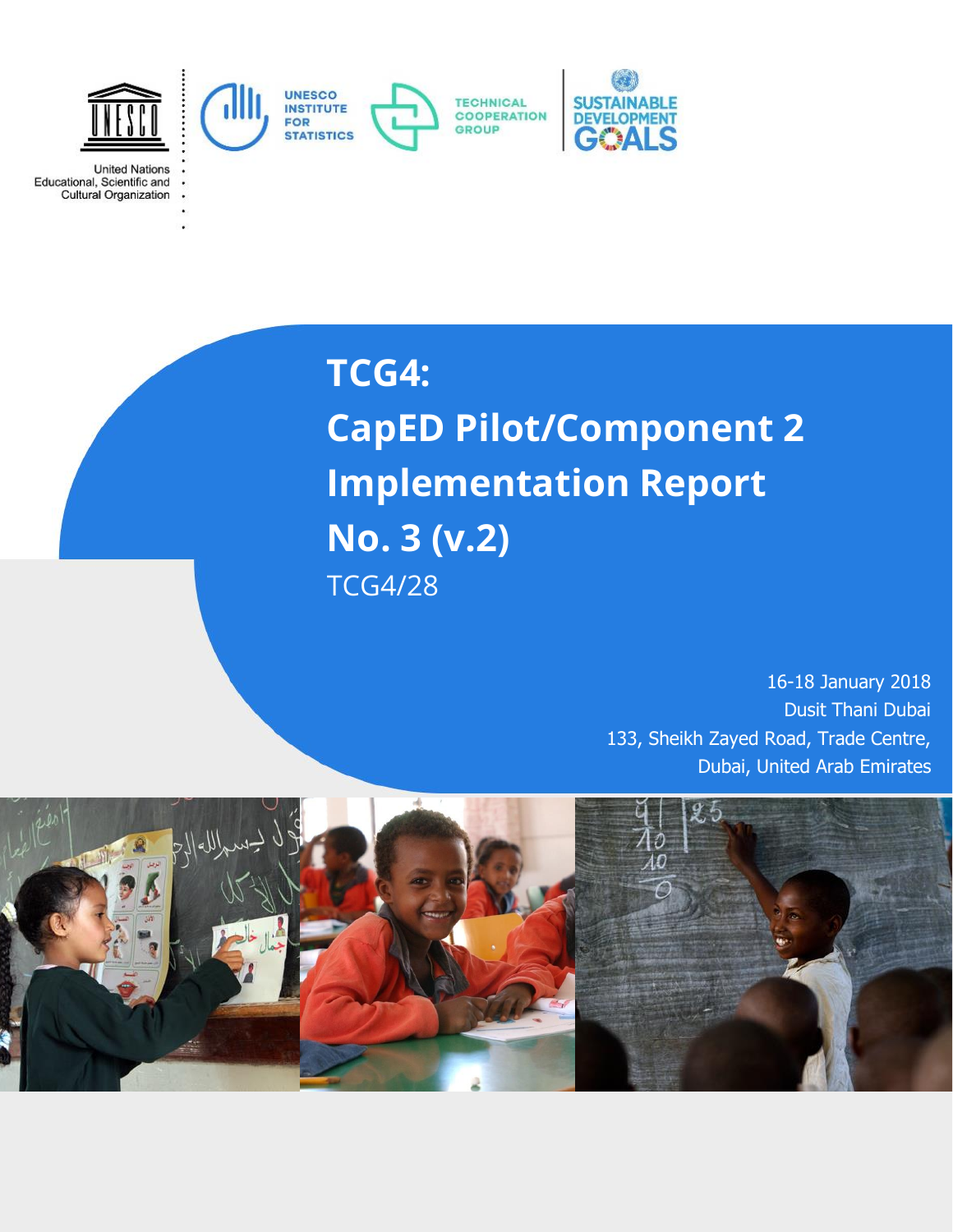

### **Introduction**

The CapED Pilot Programme aims to develop national capacities in participating countries to integrate SDG4 commitments into national education policy and sector management including monitoring of progress towards SDG4<sup>1</sup> .

In each of the pilot countries, CapED expect to roll out two interlinked interventions (Components) in order to achieve two related outcomes. Component 1 relates to the identification of policy priorities and gaps in relation to and in pursuit of SDG 4, while Component 2 aims to improve national monitoring data and information systems for SDG 4 by integrating different databases, enhancing existing instruments to collect additional data, and producing disaggregated data.

UIS coordinates the Component 2 and last July initiated the implementation phase on countries. It includes the elaboration of a National Indicator Frameworks for the monitoring the SDG4-Education 2030 agenda at national and international level, a diagnosis of data availability, the implementation of quality assessment tools for each data source and the elaboration of a National Strategy for the Development of Education Statistics.

This is the third edition of the implementation report and describes the activities conducted during October. The report is organized in two parts: a main body and an annex. The main body describes the activities carried out during the last month and updates on the planned activities. The annex provides a summary of each mission to participating countries and it is cumulative.

### **Implementing CapED tools<sup>2</sup>**

The implementation phase of CapED Pilot/Component 2 has formally started on five countries: Madagascar, Mozambique, Democratic Republic of the Congo, Cambodia and Senegal. During October, UIS conducted two missions to train the National Technical Team and implement CapED tools on these countries, as Table 1 summarizes:

 $1$  The project was launched in 2016 in 10 countries: [Afghanistan,](http://uis.unesco.org/en/country/af) [Cambodia,](http://uis.unesco.org/country/kh) Democratic Republic of the [Congo,](http://uis.unesco.org/en/country/cd) [Haiti,](http://uis.unesco.org/country/ht) [Mali,](http://uis.unesco.org/country/ml) [Madagascar,](http://uis.unesco.org/country/mg) [Mozambique,](http://uis.unesco.org/en/country/mz) [Myanmar,](http://uis.unesco.org/en/country/mm) [Nepal](http://uis.unesco.org/country/np) an[d](http://uis.unesco.org/en/country/sn) [Senegal.](http://uis.unesco.org/en/country/sn) During 2017, Bangladesh was added to the Pilot Programme.

<sup>&</sup>lt;sup>2</sup> Throughout the document and in the tables the following acronyms will be used for CapED tools: NEGED, National Expert Group on Education Data / NTT, National Technical Team / NIF, National Indicator Framework / DQAF, Data Quality Assessment Framework / HHs, Household Surveys / CLA, Catalogue of Learning Assessments / NSDES, National Strategy for the Development of Education Statistics.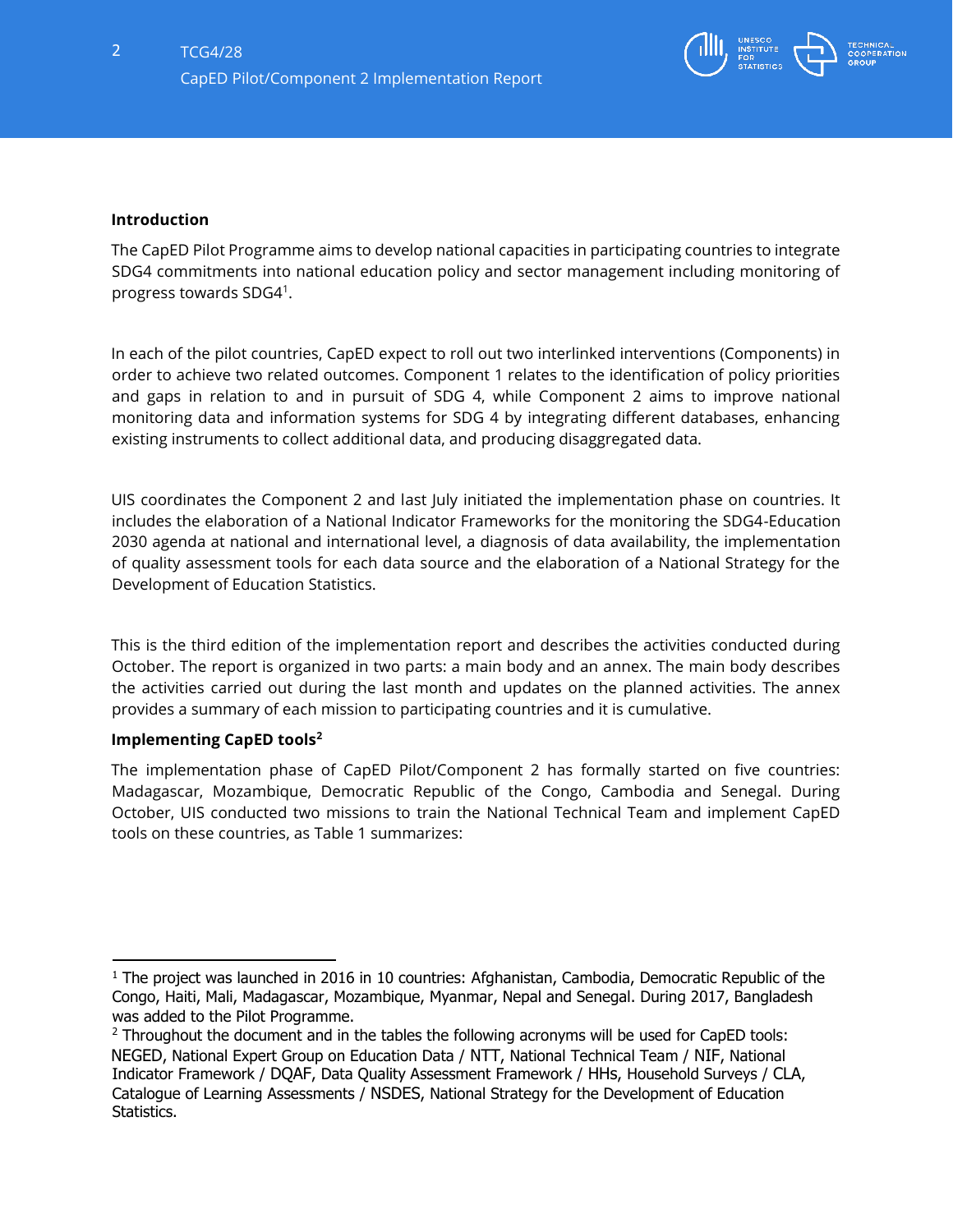

| <b>Country</b> | Implementation<br>phase missions | <b>UIS responsible</b>               | <b>Date</b>      | <b>Main</b><br>purpose |
|----------------|----------------------------------|--------------------------------------|------------------|------------------------|
| Madagascar     |                                  | Georges Boade                        | 2-6 October 2017 | <b>DOA</b>             |
| Senegal        |                                  | Marc Bernal and<br>Ndeye Yacine Fall | 3-5 October 2017 | <b>NIF</b>             |

| Table 1. CapED/UIS Missions for implementation of tools |
|---------------------------------------------------------|
|---------------------------------------------------------|

Missions conducted by the UIS staff focus on training activities. The implementation of the tools and the elaboration of the related reports rely on the work of the national team with the collaboration of the local consultant.

**Madagascar:** the second mission of the implementation phase focused on the Data Quality Assessment tools. The NTT was trained on three available DQAF: administrative records, finance data and household surveys. During the workshop, DQAF for administrative data sources was completed by each of the three teams in charge of EMIS as well as the scoring matrix for two household surveys. The mission also included a meeting with the team responsible of the MICS survey (to be implemented in 2018) and a briefing meeting with members of the Steering Committee.

**Senegal:** the first implementation mission was conducted to work on the NIF. Senegal is in the process to update the education sector plan and National Indicator Framework so the mission was timely. During the workshop, the UIS presented the CAPED Pilot initiative and the SDG 4 global and thematic framework to the NTT. The team members assessed the alignment of the national strategic objetives with the SDG 4, evaluated the relevance of the SDG indicators to monitor national targets and produced a draft of the NIF.

Table 2 summarizes the implementation of tools in the CapED pilot countries. Green cells imply that the tool has an advanced draft. In the case of NEGED, it means that the NTT and the Steering Committee (SC) are setup, even when in some countries there is still pending some formal instrument from the government.

|                |              |            | <b>Data</b>                   |                            | <b>DQAF</b>        |            |                               |            |              |
|----------------|--------------|------------|-------------------------------|----------------------------|--------------------|------------|-------------------------------|------------|--------------|
| <b>Country</b> | <b>NEGED</b> | <b>NIF</b> | <b>Data</b><br><b>Mapping</b> | <b>Collection</b><br>Plan* | Adm<br><b>Data</b> | <b>HHs</b> | <b>Finance</b><br><b>Data</b> | <b>CLA</b> | <b>NSDES</b> |
| Cambodia       |              |            |                               |                            |                    |            |                               |            |              |
| <b>DRC</b>     |              |            |                               |                            |                    |            |                               |            |              |
| Madagascar     |              |            |                               |                            |                    |            |                               |            |              |
| Mozambique     |              |            |                               |                            |                    |            |                               |            |              |
| Senegal        |              |            |                               |                            |                    |            |                               |            |              |

**Table 2. CapED tools implemented by country** 

\* Tool introduced by the African team to complement the Data Mapping.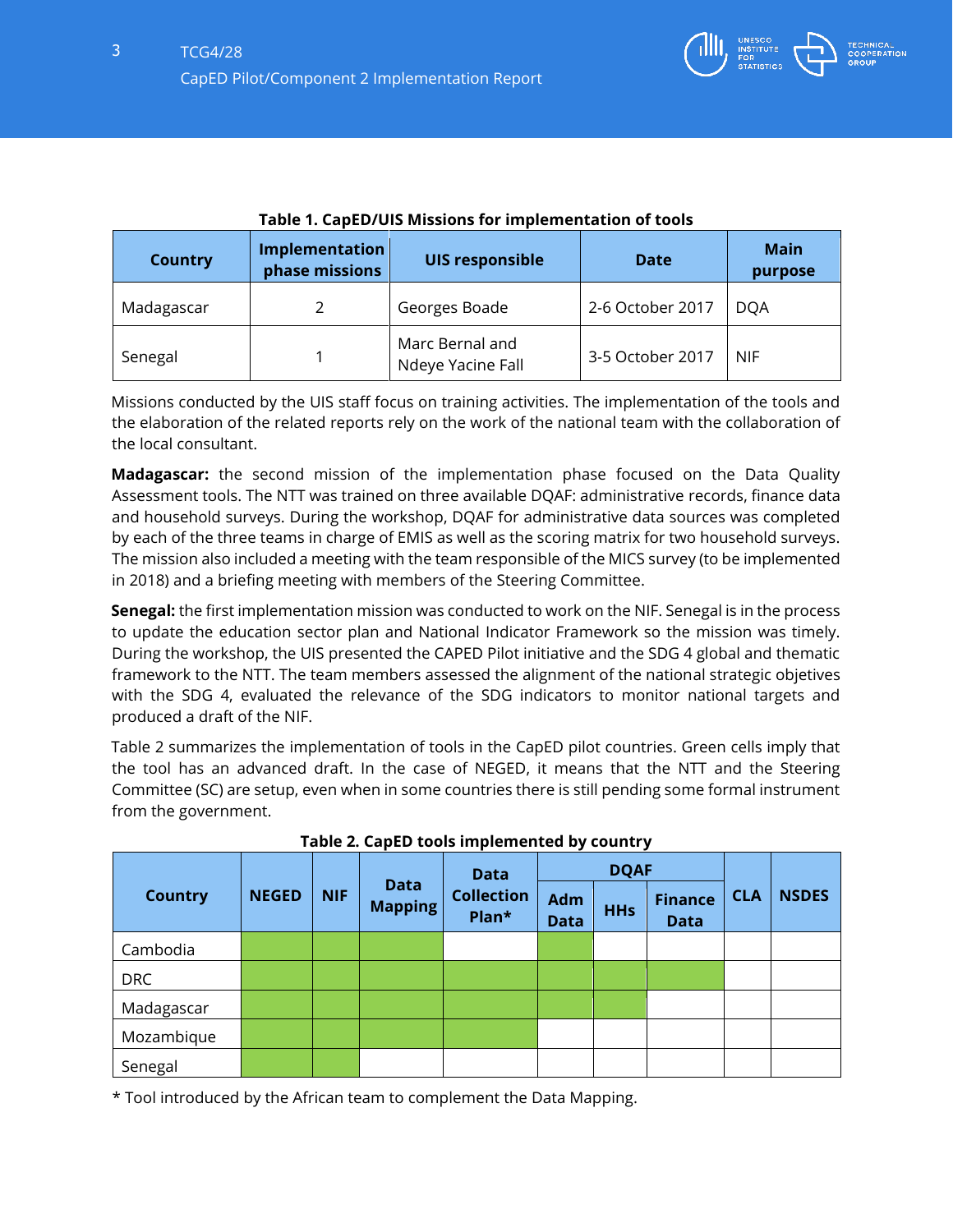

Additional information on the mission's purposes, results and next steps can be consulted in the Annex.

Table 3 shows missions planned for November.

| <b>Country</b> | Implementation<br>phase missions | <b>UIS responsible</b> | <b>Date</b>                      | <b>Main purpose</b>     |
|----------------|----------------------------------|------------------------|----------------------------------|-------------------------|
| Senegal        | 2                                | Ndeye Yacine Fall      | 30 October – 3<br>November 2017  | Data Mapping            |
| Myanmar        |                                  | Roshan Bajracharya     | 6-10 November<br>2017            | NIF and Data<br>Mapping |
| Madagascar     | 3                                | Georges Boade          | 13-17 November<br>2017           | <b>NSDES</b>            |
| <b>DRC</b>     | 3                                | Marc Bernal            | 27 November - 1<br>December 2017 | <b>NSDES</b>            |
| Nepal          | 1                                | Shailendra Sigdel      | Tentatively in<br>November 2017  | NIF and Data<br>Mapping |

# **Table 3. CapED/UIS planned missions**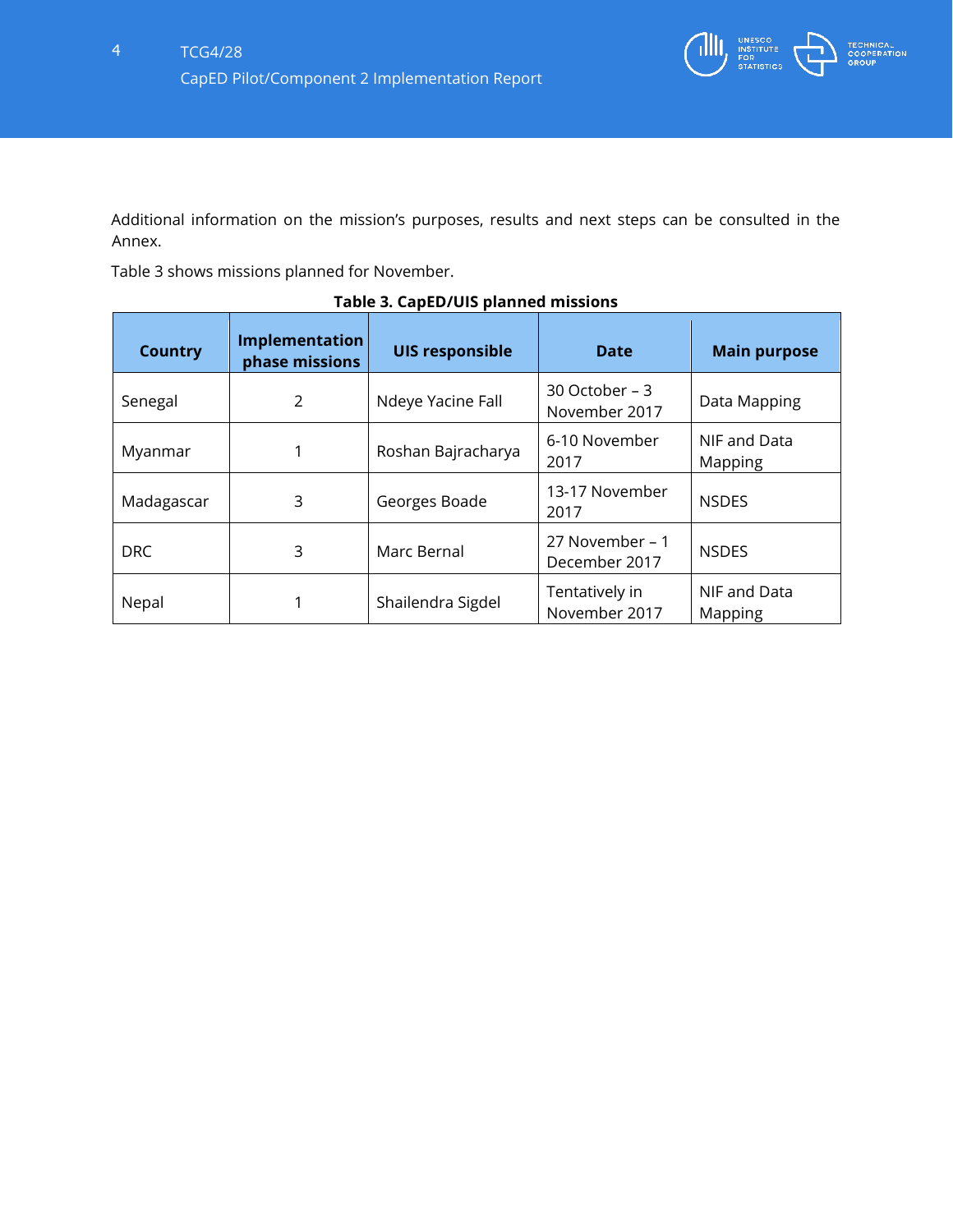

# **Annex: Summary of CapED Pilot / Component 2 missions.**

# **1. CAMBODIA**

# **A. Inception Mission**

| Date:           | 14-17 February 2017                                             | UIS<br>responsible: | Said Ould Voffal                                                                                                                                                                                                                                                                         |
|-----------------|-----------------------------------------------------------------|---------------------|------------------------------------------------------------------------------------------------------------------------------------------------------------------------------------------------------------------------------------------------------------------------------------------|
|                 | the authorities and partners.                                   |                     | With UNESCO colleagues, present of and advocate for the CapED project with                                                                                                                                                                                                               |
|                 | ٠<br>expected results.                                          |                     | Present Component 2 of the project: planned activities, timeline and                                                                                                                                                                                                                     |
| <b>Purpose:</b> | ٠<br>Component 2 of the project.                                |                     | Visit the main agencies involved in education statistics to present                                                                                                                                                                                                                      |
|                 | $\bullet$<br>Team).                                             |                     | Present and discuss the Terms of Reference of the so-called the National<br>Expert Group on Education Data (Steering Committee and National Technical                                                                                                                                    |
| <b>Results:</b> | successful for the country.                                     |                     | The CapED pilot project was very well received by the authorities and<br>development partners (UNICEF and USAID participated in the technical and<br>policy discussion during the workshop), who clearly showed their<br>commitment to work with UNESCO to make the project relevant and |
|                 | $\bullet$<br>(MoEYS) agreed to focus on three areas:            |                     | Under the CapED pilot project, The Ministry of Education, Youth and Sports                                                                                                                                                                                                               |
|                 | contributions to other sectors and<br>Cambodia in coming years; |                     | o developing thematic analytical reports by national experts reflecting<br>the roles and linkages of education with different sectors, educational<br>opportunities for their<br>engagement in advancing the quality teaching and learning for all in                                    |
|                 | system; and                                                     |                     | o formulation of Cambodia Education 2030 Roadmap with identification<br>of policy priorities areas and the related monitoring and evaluation                                                                                                                                             |
|                 | $\circ$                                                         |                     | strengthen the capacity on data/information for monitoring SDG4.                                                                                                                                                                                                                         |
|                 | planning of the activities.                                     |                     | The first draft of the Roadmap is expected by May-June 2017-with the final<br>version validated in August 2017. The delay in developing Component 1 can<br>impact Component 2 and this should be taken into consideration in the                                                         |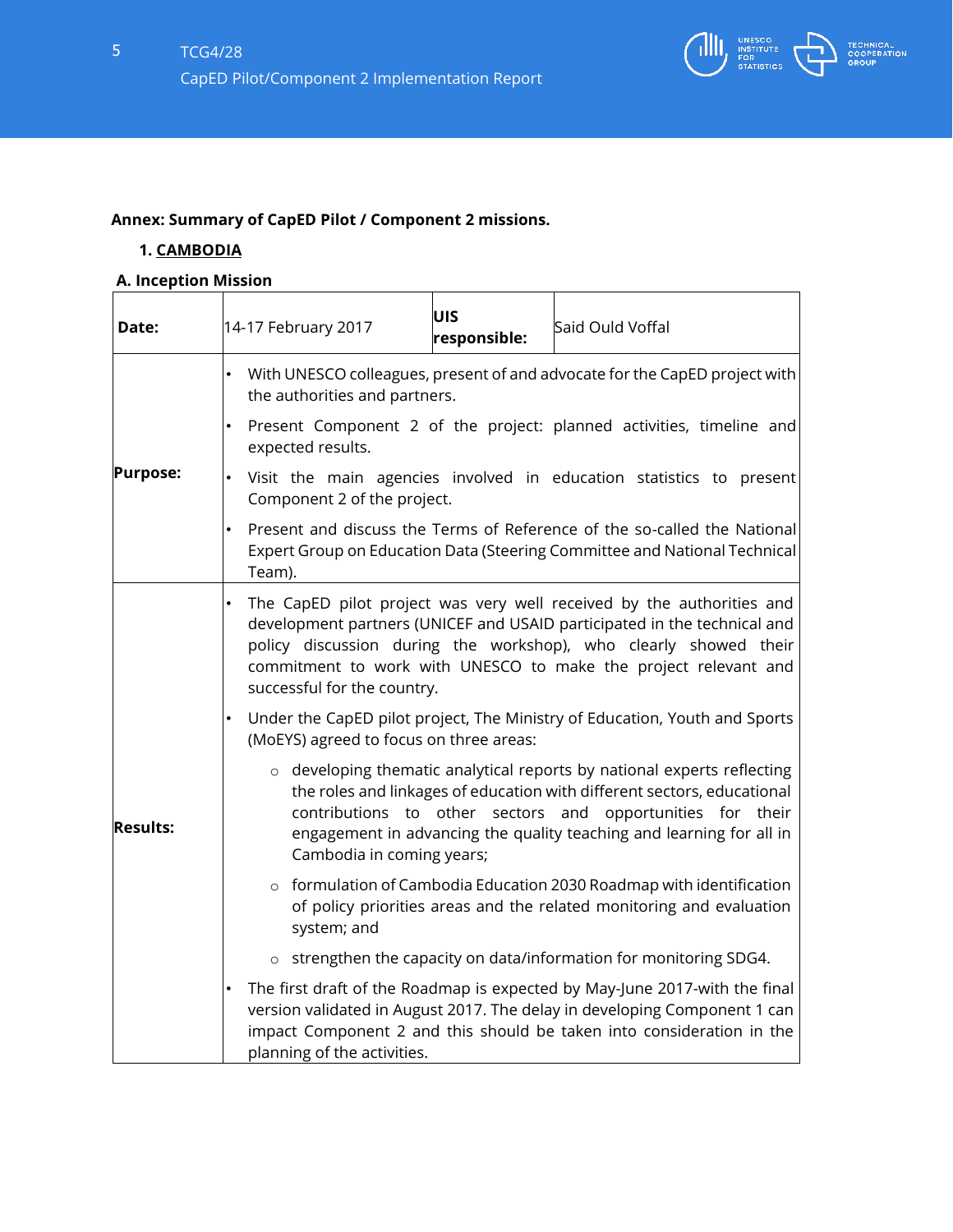

|                            | It was agreed that a NTT composed of national education statisticians<br>representing all the main line ministries and the National Institute of<br><b>Statistics</b> |
|----------------------------|-----------------------------------------------------------------------------------------------------------------------------------------------------------------------|
|                            | (NIS) will be constituted and will report to the Task Force that will develop<br>the SDG 4 Roadmap and who then will play the role of the Steering<br>Committee.      |
| <b>Next</b><br>activities: | Draft and share detailed ToRs for the NTT and the SC and share them with<br>UNESCO Phnom Penh.<br>Plan the next technical missions.                                   |

# **B. Implementation**

| Date:                                                                                                                                   | 31 July-4 August 2017            | <b>UIS</b><br>responsible: | Roshan Bajracharya                                                   |
|-----------------------------------------------------------------------------------------------------------------------------------------|----------------------------------|----------------------------|----------------------------------------------------------------------|
|                                                                                                                                         | National Technical Team members. |                            | Introduce the CapED Statistical components and its approaches to the |
| Train participants for the development of a National Indicators Framework<br><b>Purpose:</b><br>based on national education priorities. |                                  |                            |                                                                      |
|                                                                                                                                         | mapping.                         |                            | Train participants on undertaking data availability and data sources |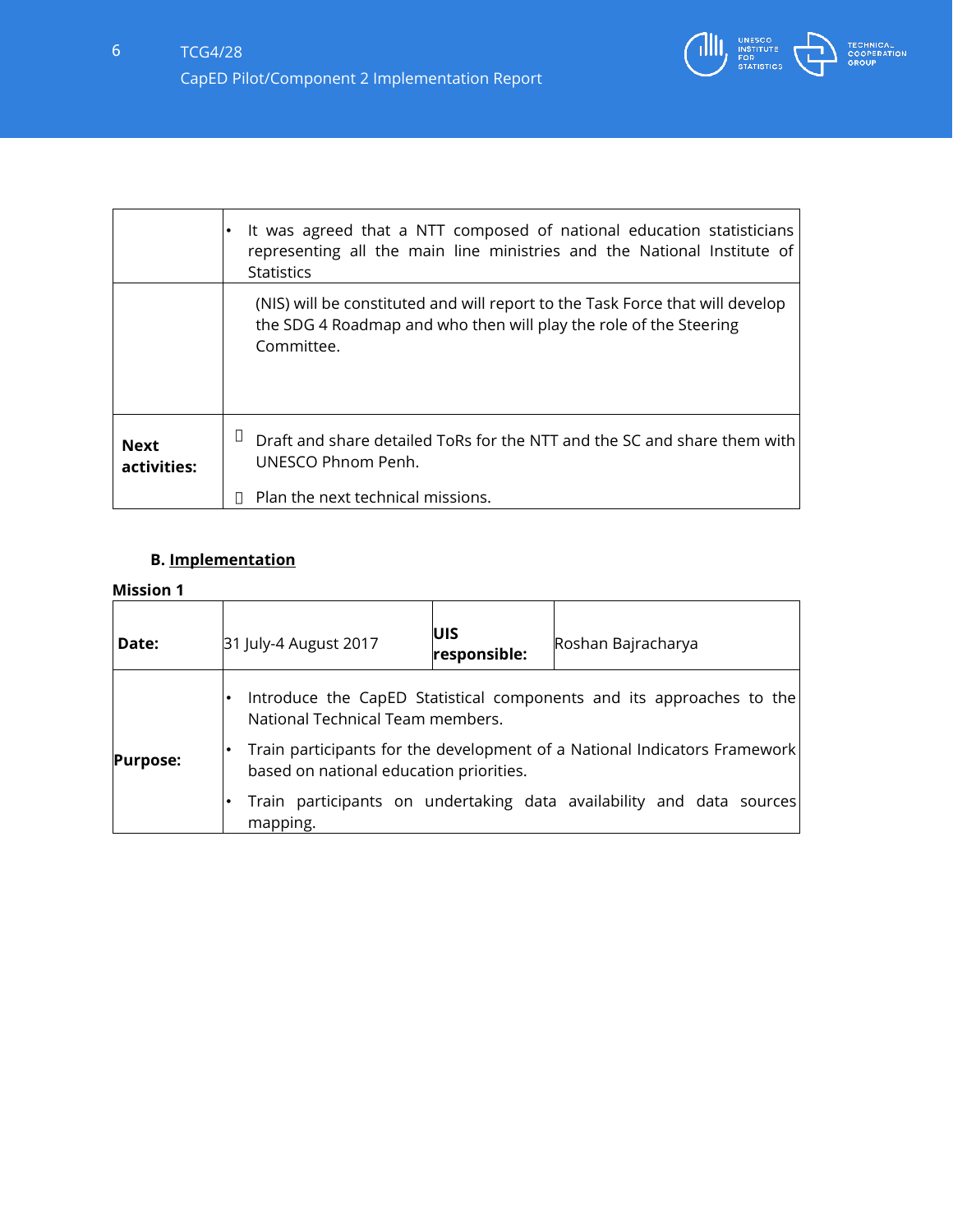

| <b>Results:</b>            | The training workshop reviewed national policy priorities and the global<br>SDG4 targets to see the alignment and gaps. The draft Cambodia Education<br>2030 Roadmap has five key policy priorities and all the targets of the SDG4<br>have been well integrated in those priorities.<br>Participants developed the draft NIF using the template provided. Almost all<br>the thematic Indicators (including global) are included in the draft national<br>indicator framework except for indicators which are not relevant at national<br>level e.g. percentage of total aid flow to low income countries. The team also<br>identified some national indicators, which are relevant for monitoring their<br>policy priorities to be included into the NIF.<br>Based on indicators included in the draft NIF, data availability and data<br>source mapping exercise was conducted using UIS mapping tool. The<br>MoEYS has actually conducted their own mapping of the data availability<br>and data sources early this year. The existing mapping was used for the<br>discussion and to complete the UIS mapping. |
|----------------------------|-------------------------------------------------------------------------------------------------------------------------------------------------------------------------------------------------------------------------------------------------------------------------------------------------------------------------------------------------------------------------------------------------------------------------------------------------------------------------------------------------------------------------------------------------------------------------------------------------------------------------------------------------------------------------------------------------------------------------------------------------------------------------------------------------------------------------------------------------------------------------------------------------------------------------------------------------------------------------------------------------------------------------------------------------------------------------------------------------------------------|
|                            | A draft mapping has been completed with additional information in a small<br>$\bullet$<br>group. Nevertheless, there are still several areas where detail information<br>on                                                                                                                                                                                                                                                                                                                                                                                                                                                                                                                                                                                                                                                                                                                                                                                                                                                                                                                                       |
|                            | sources of data are not available e.g. data from Ministry of Labor,<br>Department of NFE. However, the team members are confident in<br>mapping them.                                                                                                                                                                                                                                                                                                                                                                                                                                                                                                                                                                                                                                                                                                                                                                                                                                                                                                                                                             |
| <b>Next</b><br>activities: | Support the NTT to finalize the NIF<br>◧<br>Support the NTT to complete mapping of the data/indicators and<br>$\Box$<br>developing national indicators                                                                                                                                                                                                                                                                                                                                                                                                                                                                                                                                                                                                                                                                                                                                                                                                                                                                                                                                                            |

| Date:           | 25-29 September 2017                                                                                                                                                                                                                             | UIS<br>responsible: | Roshan Bajracharya |
|-----------------|--------------------------------------------------------------------------------------------------------------------------------------------------------------------------------------------------------------------------------------------------|---------------------|--------------------|
| <b>Purpose:</b> | Introduce the Data Quality Assessment Framework, Principles, Code of<br>Conducts and methodologies.<br>Train participants to undertake DQA using UIS tools for administrative<br>٠<br>routine data, household survey and education finance data. |                     |                    |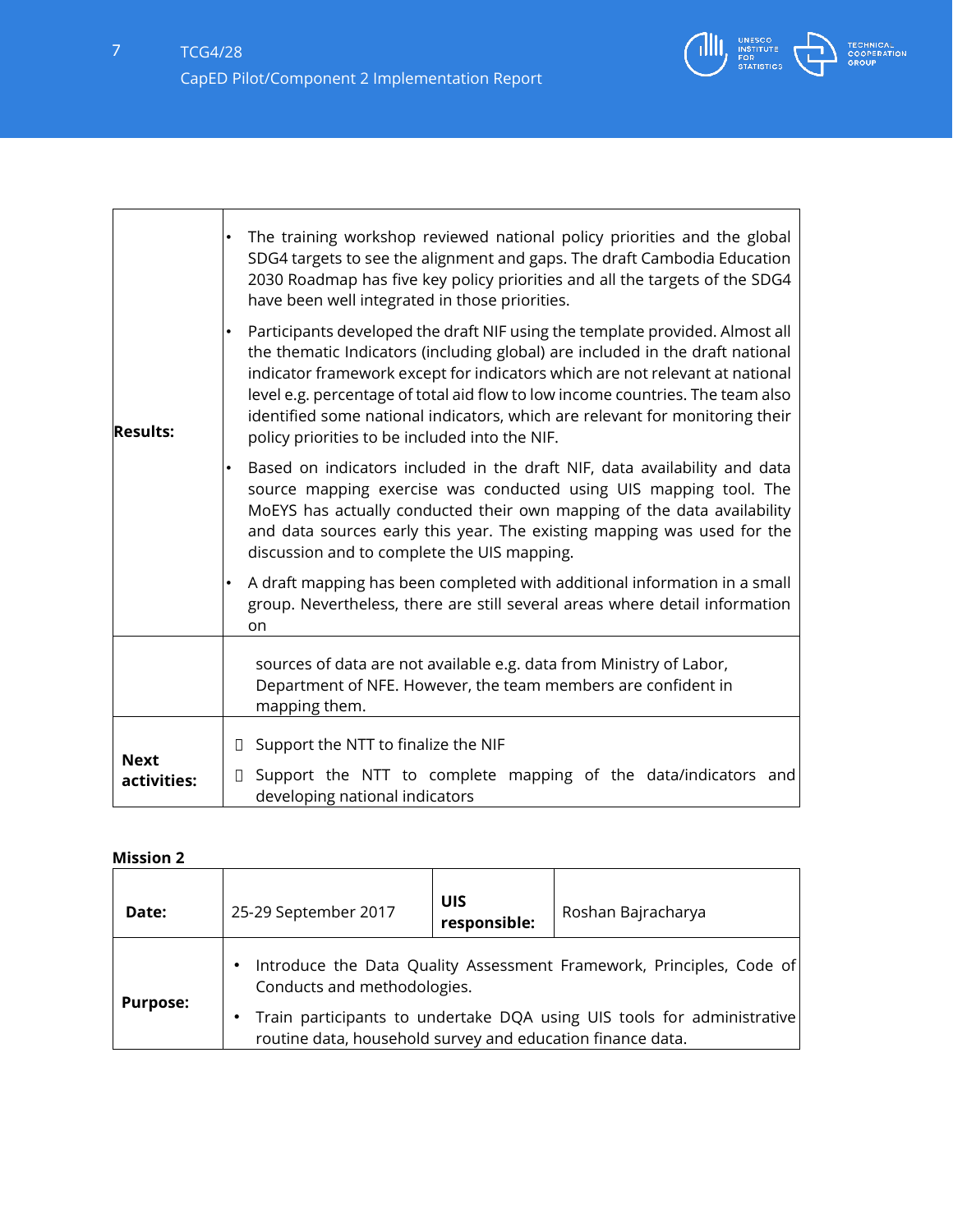

٦

|                            | The national technical team discussed on the NIF and data mapping results<br>$\bullet$<br>and provided further inputs.                                                                                                                                                                                                                                                         |
|----------------------------|--------------------------------------------------------------------------------------------------------------------------------------------------------------------------------------------------------------------------------------------------------------------------------------------------------------------------------------------------------------------------------|
| <b>Results:</b>            | The team confirmed the key data sources needed for monitoring education<br>$\bullet$<br>2030 in Cambodia and so agreed on its inclusion for data quality<br>assessment: six administrative data sources including one financial data<br>system and two household surveys.                                                                                                      |
|                            | Participants were trained on the concept, Code of Practices (CoP),<br>$\bullet$<br>methodologies, process of undertaking DQA for different data sources.<br>Participants adapted the proposed data collection tools to be used for the<br>different data sources.                                                                                                              |
|                            | Participants undertook DQA for 1) EMIS which covers data for pre-primary<br>$\bullet$<br>to upper secondary, 2) HE-MIS (higher education data and 3) NFE-MIS<br>(covering literacy and non-formal education programmes for out of school<br>children, youth and adults). Based on the information and analysis, the<br>DQA matrices were completed for all three data sources. |
|                            | DQA for household survey and Finance data system were discussed.<br>$\bullet$<br>However, there were not many relevant people present from both NIS and<br>Department of Finance. So the matrices were partially completed.                                                                                                                                                    |
| <b>Next</b><br>activities: | Complete DQA for all the sources including those remaining ones.<br>$\bullet$<br>Different teams have been set up to continue the work from the training.<br>Each of the team will further collect data/information from different<br>departments including provincial offices, schools etc. and will complete<br>the matrices through organizing working sessions.            |
|                            | Distance support to technical team to complete DQA matrices for all the<br>$\bullet$<br>data sources                                                                                                                                                                                                                                                                           |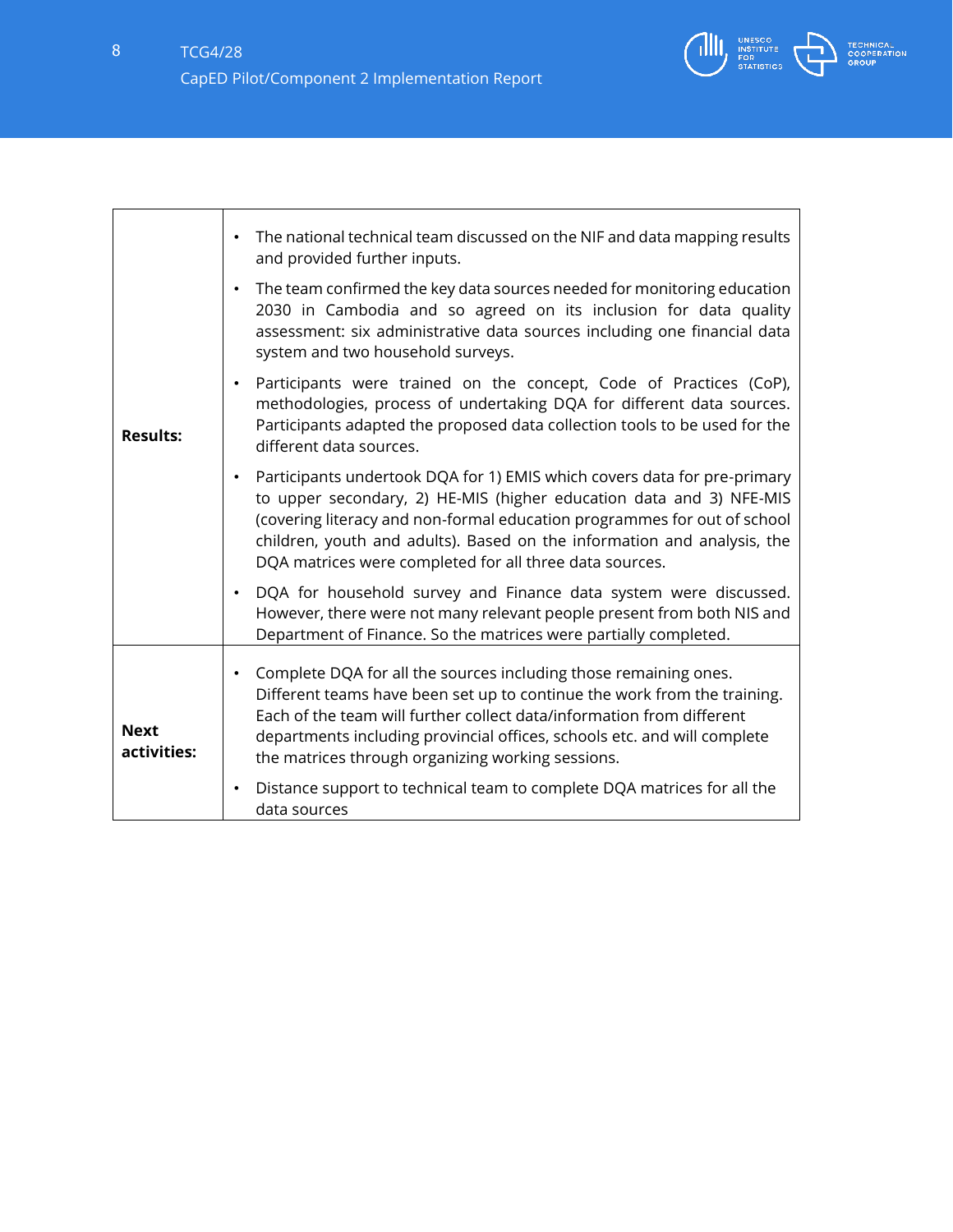

# **2. DEMOCRATIC REPUBLIC OF THE CONGO**

# **A. Inception Mission**

| Date:                                                                                                                                                                                                                                                                                                               | 18-21 April 2017                                                                                                                                                                                              | <b>UIS</b><br>responsible: | Marc Bernal                                                                                                                                                                                                                                                                                                                                                                                                                                              |  |
|---------------------------------------------------------------------------------------------------------------------------------------------------------------------------------------------------------------------------------------------------------------------------------------------------------------------|---------------------------------------------------------------------------------------------------------------------------------------------------------------------------------------------------------------|----------------------------|----------------------------------------------------------------------------------------------------------------------------------------------------------------------------------------------------------------------------------------------------------------------------------------------------------------------------------------------------------------------------------------------------------------------------------------------------------|--|
|                                                                                                                                                                                                                                                                                                                     | Present the articulation of the two components of the project, develop the<br>UIS suggested approach (NEGED and NSDES) and look for stakeholders' buy<br>in.                                                  |                            |                                                                                                                                                                                                                                                                                                                                                                                                                                                          |  |
| <b>Purpose:</b>                                                                                                                                                                                                                                                                                                     | Present and discuss the details of the UIS assistance in terms of planned<br>$\bullet$<br>activities/actions and timelines, and discuss the role of each involved actor<br>as well as their responsibilities. |                            |                                                                                                                                                                                                                                                                                                                                                                                                                                                          |  |
|                                                                                                                                                                                                                                                                                                                     | Present and discuss the calendar of activities with the UNESCO local team<br>$\bullet$<br>including financial implications.                                                                                   |                            |                                                                                                                                                                                                                                                                                                                                                                                                                                                          |  |
|                                                                                                                                                                                                                                                                                                                     | was presented to relevant decision makers.                                                                                                                                                                    |                            | The overall objective, means of implementation and detailed plan of<br>Component 2 as well as the UIS role in the indicators development agenda                                                                                                                                                                                                                                                                                                          |  |
|                                                                                                                                                                                                                                                                                                                     | $\bullet$<br>recommendations for alignment.                                                                                                                                                                   |                            | Component 1 implementation started the week of the mission with a<br>workshop facilitated by the Secrétariat Permanent d'Appui et de<br>Coordination du Secteur de l'Education (SPACE) to discuss SDG 4, identify<br>concepts included in the different objectives (references, gaps) and make                                                                                                                                                           |  |
| The plan for Component 1 is to continue working with SPACE and a smaller<br><b>Results:</b><br>group to produce an annex to the sectorial strategy that will compile the<br>different recommendations for alignment, cost the needed additional<br>activities and produce the related national indicator framework. |                                                                                                                                                                                                               |                            |                                                                                                                                                                                                                                                                                                                                                                                                                                                          |  |
|                                                                                                                                                                                                                                                                                                                     | $\bullet$<br>EMIS, process to be confirmed.                                                                                                                                                                   |                            | The World Bank, in response to EMIS performance issues, developed and<br>circulated TORs for a diagnosis based on SABER EMIS methodology. The<br>mission gave the opportunity to discuss the similarity of approach with the<br>CapED's Component 2. The World Bank colleagues mentioned their<br>astonishment of being informed only now of the UNESCO initiative. Further<br>discussions seemed to impact on their possible decision to stop the SABER |  |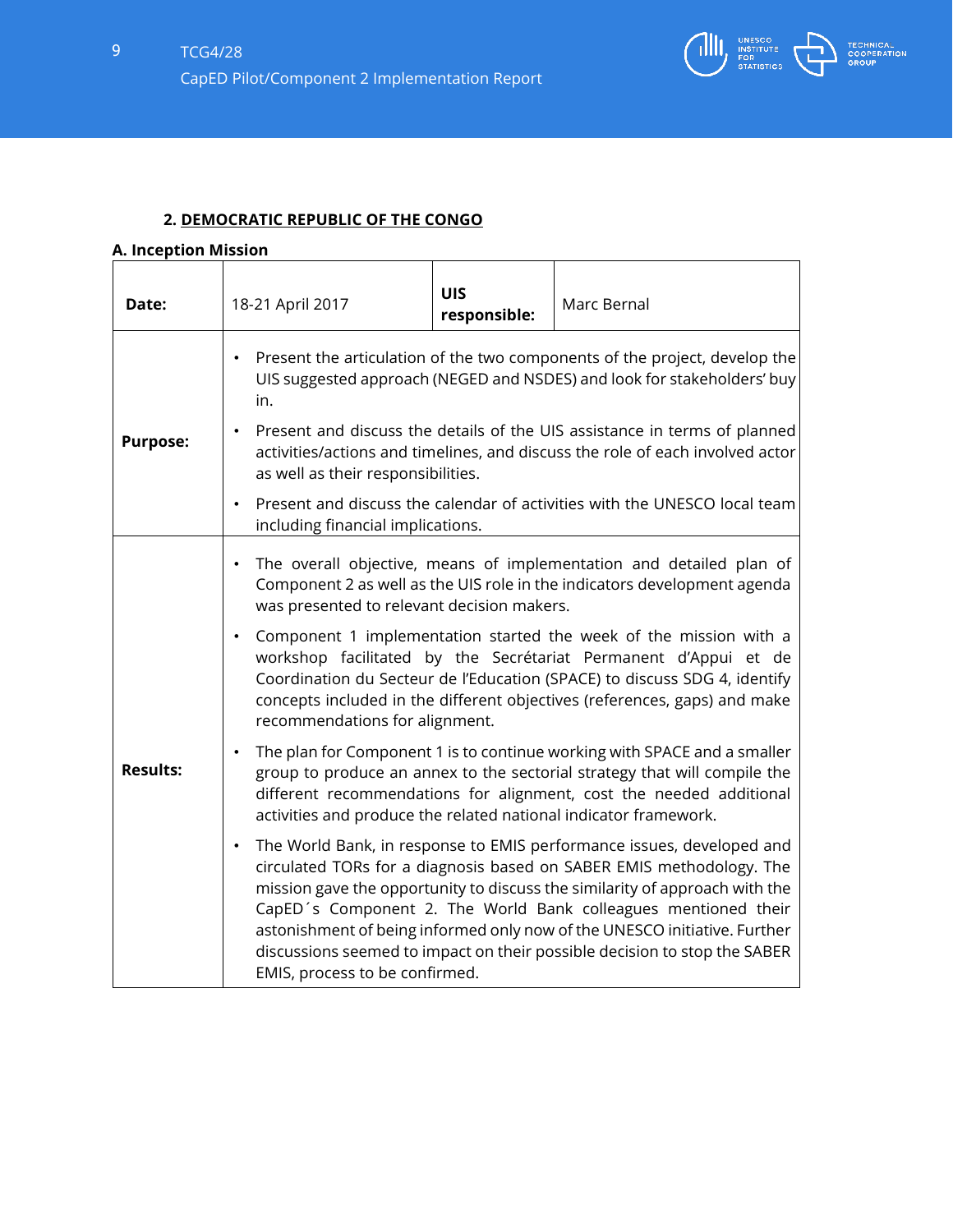

|                            | Distance participation in coming development partners meetings.                                                                              |
|----------------------------|----------------------------------------------------------------------------------------------------------------------------------------------|
|                            | Follow up with the Institut National de la Statistique (INS) to get the<br>electronic version of all above mentioned surveys and strategies. |
| <b>Next</b><br>activities: | Follow up with Paris 21 on SNDS preparation.                                                                                                 |
|                            | Follow up with UNESCO colleagues on EMIS evolution history.                                                                                  |
|                            | Provide feedback to Cellule d'Analyse des Indicateurs du Développement<br>(CAID) on their data web platform.                                 |

# **B. Implementation**

| Date:                                                                                                                                                                                                                                                                                            | 17-24 August 2017                                                                                                                     | <b>UIS</b><br>responsible: | Marc Bernal |  |  |
|--------------------------------------------------------------------------------------------------------------------------------------------------------------------------------------------------------------------------------------------------------------------------------------------------|---------------------------------------------------------------------------------------------------------------------------------------|----------------------------|-------------|--|--|
|                                                                                                                                                                                                                                                                                                  | Meet with key stakeholders in order to reinforce project's ongoing<br>$\bullet$<br>institutionalisation through setting up the NEGED. |                            |             |  |  |
|                                                                                                                                                                                                                                                                                                  | Support the NTT finalising the National Indicators Framework (NIF) to be<br>submitted for validation by the SC.                       |                            |             |  |  |
| Start the data mapping phase consisting in analysing the different potential<br>٠<br><b>Purpose:</b><br>national data sources in terms of which data are produced and which ones<br>are missing to cover the whole data set required for the calculation of<br>indicators identified in the NIF. |                                                                                                                                       |                            |             |  |  |
|                                                                                                                                                                                                                                                                                                  | Plan next activities towards the development of the NSDES in connection<br>٠<br>with national agenda.                                 |                            |             |  |  |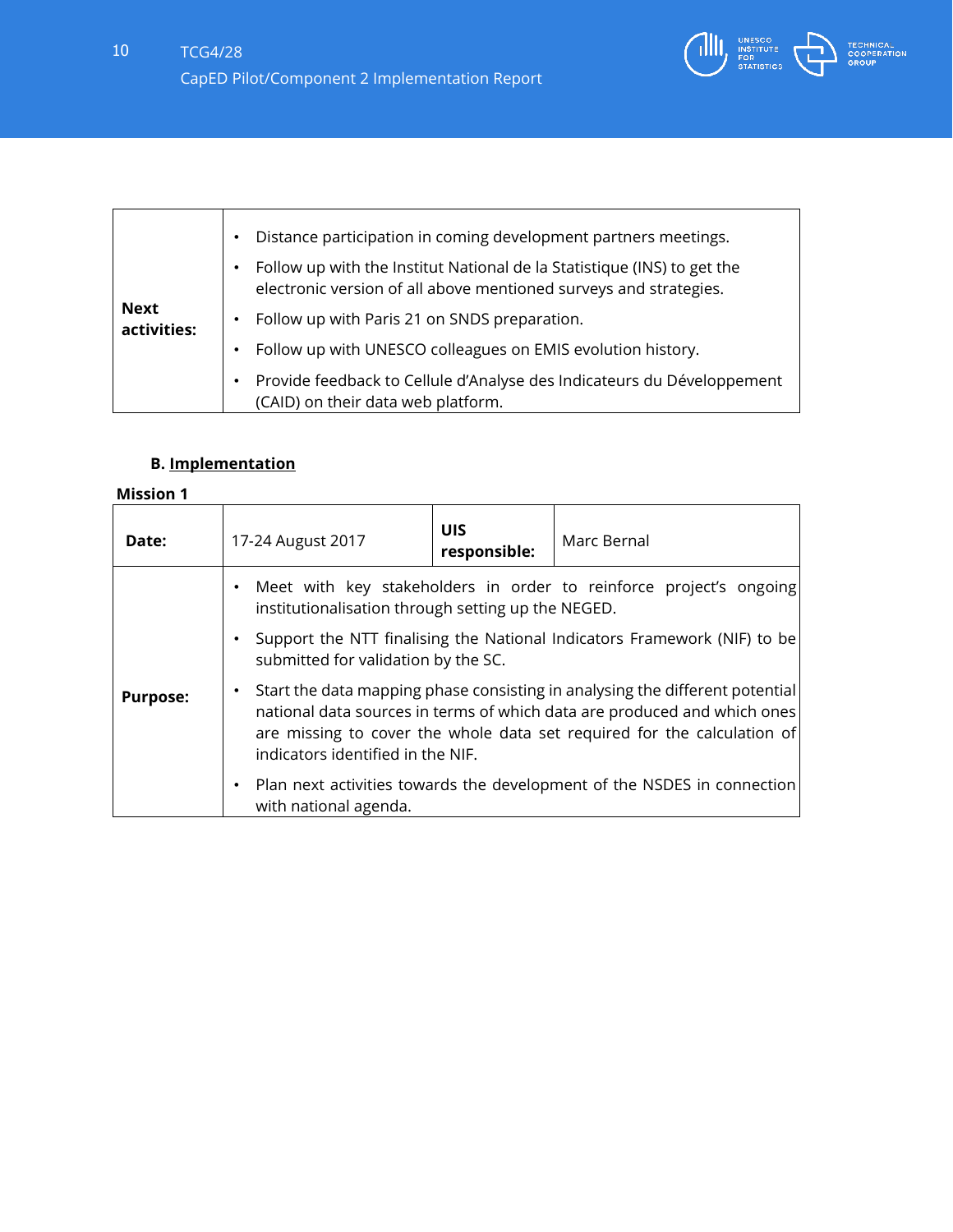

|                            | <b>NEGED:</b> An inter-ministerial note has been discussed with the Permanent<br>Secretary of MoE. The SC will most probably be constituted of Secretaries<br>general and DEPs (Directeurs des Etudes et de la Planification) from the<br>different Ministries and partners concerned. The mission's workshop<br>participants will be taken as the basis of the NTT still to be officially<br>institutionalised through the inter-ministerial note. |
|----------------------------|-----------------------------------------------------------------------------------------------------------------------------------------------------------------------------------------------------------------------------------------------------------------------------------------------------------------------------------------------------------------------------------------------------------------------------------------------------|
|                            | NIF:                                                                                                                                                                                                                                                                                                                                                                                                                                                |
|                            | o Component 1 produced a list of indicators from the thematic<br>framework that were discussed in relation with their "feasibility". On<br>this basis, a rapid review of the thematic indicators in terms of<br>relevance towards                                                                                                                                                                                                                   |
| <b>Results:</b>            | SDG4 aligned policies was conducted. This helped producing a first<br>NIF. o All indicators included in the thematic framework were<br>considered as relevant for the NIF except a few ones and others that<br>were reformulated for the DRC context. Some additional national<br>indicators were included.                                                                                                                                         |
|                            | <b>Data Mapping:</b>                                                                                                                                                                                                                                                                                                                                                                                                                                |
|                            | o Potential data sources were identified and indicators were analysed<br>using the UIS data-mapping template.                                                                                                                                                                                                                                                                                                                                       |
|                            | In addition, a "data collection plan" synthesising the list of indicators<br>$\circ$<br>by potential sources and suggesting future actions for improving data<br>gaps has been developed.                                                                                                                                                                                                                                                           |
|                            | A tentative draft planning of activities for Component 2 has been<br>٠<br>discussed.                                                                                                                                                                                                                                                                                                                                                                |
|                            | Data Mapping: the national consultant will prepare a narrative report<br>$\bullet$<br>describing the different potential data sources and synthesising the<br>different suggestions for future plans to improve data scope out of the data<br>collection plan. A one-day workshop will be organised for the NTT to<br>endorse the report.                                                                                                           |
| <b>Next</b><br>activities: | A contract will be issued for a consultant to quantify the different indicators<br>$\bullet$<br>that have been identified and can potentially be calculated (in some cases<br>with different data sources).                                                                                                                                                                                                                                         |
|                            | Results of the NIF and data mapping should be presented to the SC<br>$\bullet$<br>hopefully before next UIS mission.                                                                                                                                                                                                                                                                                                                                |
|                            | Next UIS mission (concerning the data quality assessment phase) is<br>$\bullet$<br>planned for the week September 25-29.                                                                                                                                                                                                                                                                                                                            |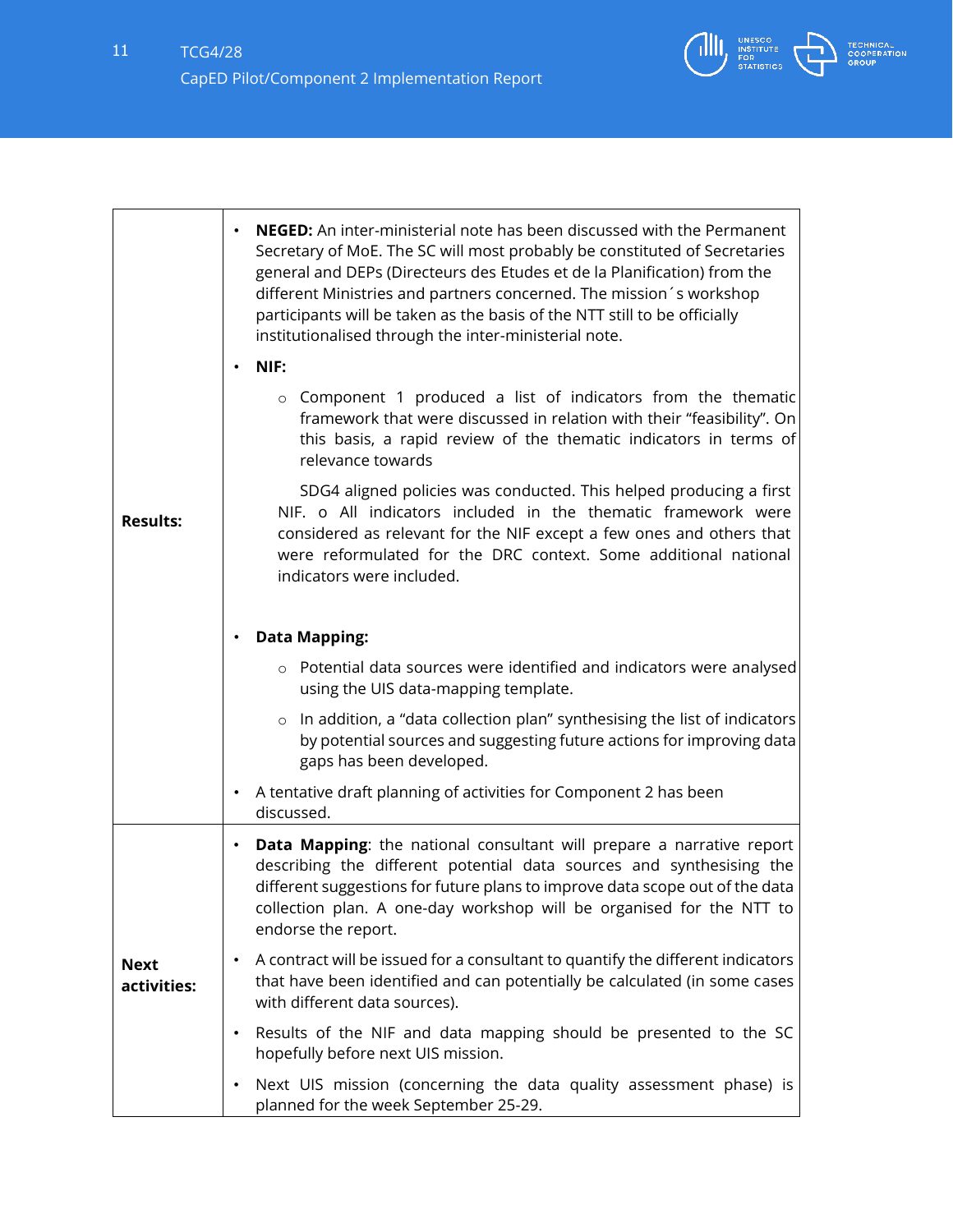

| Date:           | UIS<br>25-29 September 2017<br>Marc Bernal<br>responsible:                                                                                                                                                                |  |  |  |
|-----------------|---------------------------------------------------------------------------------------------------------------------------------------------------------------------------------------------------------------------------|--|--|--|
|                 | Conduct a training workshop on the different UIS DQAF tools: administrative<br>data, household surveys and finance data.                                                                                                  |  |  |  |
| <b>Purpose:</b> | Start filling the three related matrix and identify the remaining activities<br>required to finalise them.                                                                                                                |  |  |  |
|                 | Organise the first constitutive meeting of the Steering Committee.<br>$\bullet$                                                                                                                                           |  |  |  |
|                 | Plan next activities towards for the finalisation of the current phase and<br>preparation of the next phase (development of the NSDES).                                                                                   |  |  |  |
|                 | From last mission and subsequent work by the NTT and the CapED local<br>$\bullet$<br>consultant, three main data sources were identified to be analysed during<br>the DQAF phase:                                         |  |  |  |
| <b>Results:</b> | o Administrative routine system: the Cellule Technique des Statistiques<br>de l'Education (CTSE).                                                                                                                         |  |  |  |
|                 | Household survey: the last household survey produced by the Institut<br>$\circ$<br>National de la statistique (INS) was the 2014 Enquête Démographiques<br>et de Santé (EDS). MICS 6 and QUIBB are on progress.           |  |  |  |
|                 | o Finance data: clearly identified through "loi de finance" and<br>subsequent government books for public expenditure, EDS household<br>survey for private expenditure and Base de données de la Plateforme<br>de Gestion |  |  |  |
|                 | de l'Aide et des Investissements for international financing sources.                                                                                                                                                     |  |  |  |
|                 | During the mission NTT members were trained on the different DQAF using<br>UIS materials.                                                                                                                                 |  |  |  |
|                 | Draft DQAF matrix were produced, with some pending tasks:                                                                                                                                                                 |  |  |  |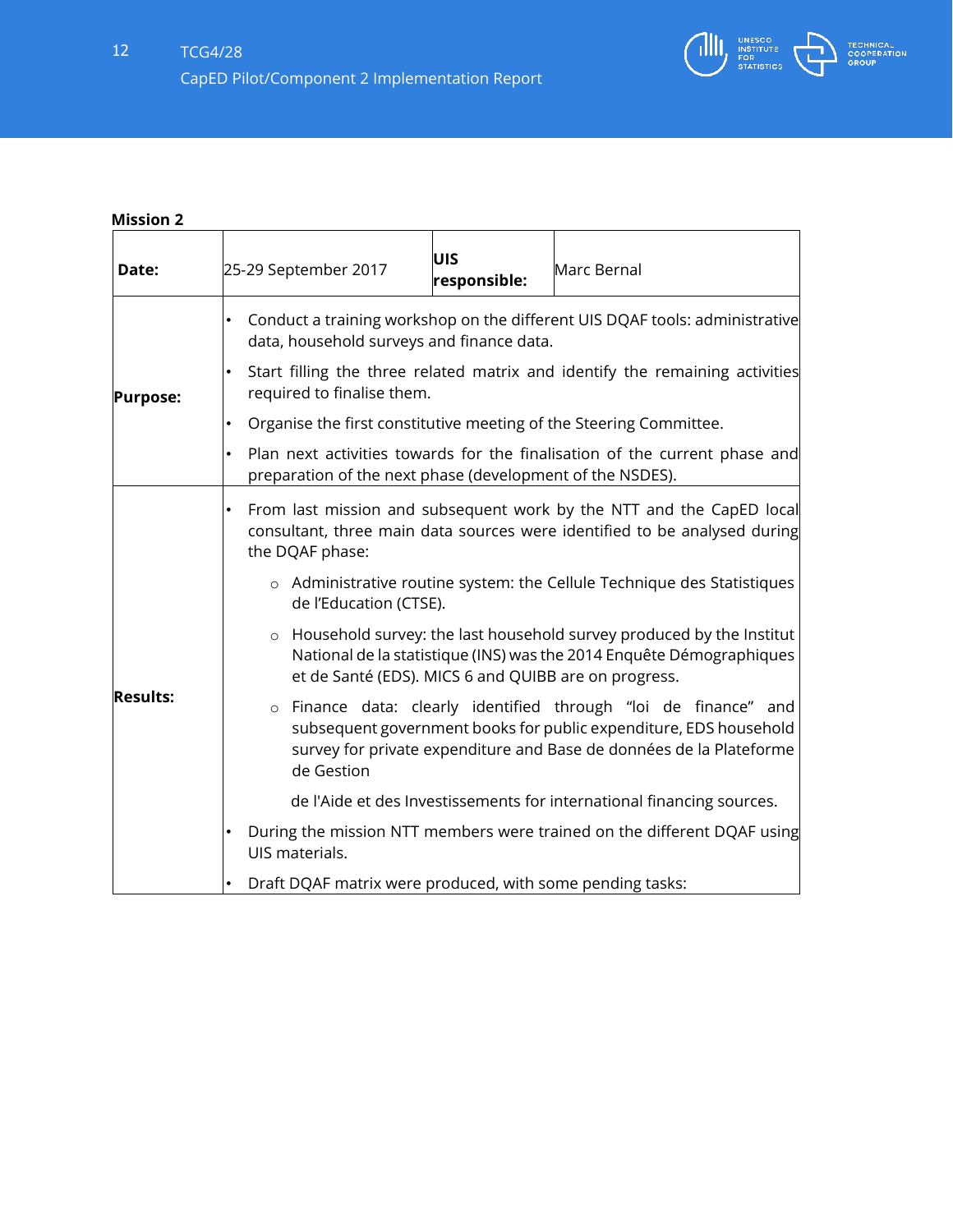

٦

|                            | Administrative data: six notations could not be completed, mainly<br>$\Omega$<br>related to the adequacy of resources (in particular the EMIS software)<br>and archiving of statistical results. The NTT agreed on the necessity to<br>hire a consultant to conduct an independent assessment of the<br>software tools currently in use at central level and experimented in four<br>provinces. o Household survey: only one element (concerning the<br>software) could not be noted. It was agreed to include a verification of<br>current software licences used by INS in the TORs to be developed for<br>the recruitment of the consultant in charge of the independent<br>software tools evaluation. |
|----------------------------|-----------------------------------------------------------------------------------------------------------------------------------------------------------------------------------------------------------------------------------------------------------------------------------------------------------------------------------------------------------------------------------------------------------------------------------------------------------------------------------------------------------------------------------------------------------------------------------------------------------------------------------------------------------------------------------------------------------|
|                            | Finance: all notation could be completed<br>$\circ$                                                                                                                                                                                                                                                                                                                                                                                                                                                                                                                                                                                                                                                       |
|                            | □ Several changes were inserted in the different tools. This will serve for<br>improving the tools hopefully at the end of the CapED pilot phase.                                                                                                                                                                                                                                                                                                                                                                                                                                                                                                                                                         |
|                            | First constitutive meeting of the Steering Committee was cancelled by its<br>$\Box$<br>chair and postponed.                                                                                                                                                                                                                                                                                                                                                                                                                                                                                                                                                                                               |
|                            | Finalisation of the data mapping phase report, based on Marc Bernal's<br>feedback.                                                                                                                                                                                                                                                                                                                                                                                                                                                                                                                                                                                                                        |
| <b>Next</b><br>activities: | ▯<br>Assessment of the current software in use by CTSE and INS: approval of<br>funding and elaboration of TORs and recruitment of the consultant.<br>Л                                                                                                                                                                                                                                                                                                                                                                                                                                                                                                                                                    |
|                            | NTT meeting for final validation of the three DQAF matrix.<br>$\Box$                                                                                                                                                                                                                                                                                                                                                                                                                                                                                                                                                                                                                                      |
|                            | Production of the draft DQAF report for each of the data sources: three<br>$\Box$<br>restricted Groups will be constituted to draft the reports.                                                                                                                                                                                                                                                                                                                                                                                                                                                                                                                                                          |
|                            | Next UIS mission (to start the NSDES phase) is planned for November.                                                                                                                                                                                                                                                                                                                                                                                                                                                                                                                                                                                                                                      |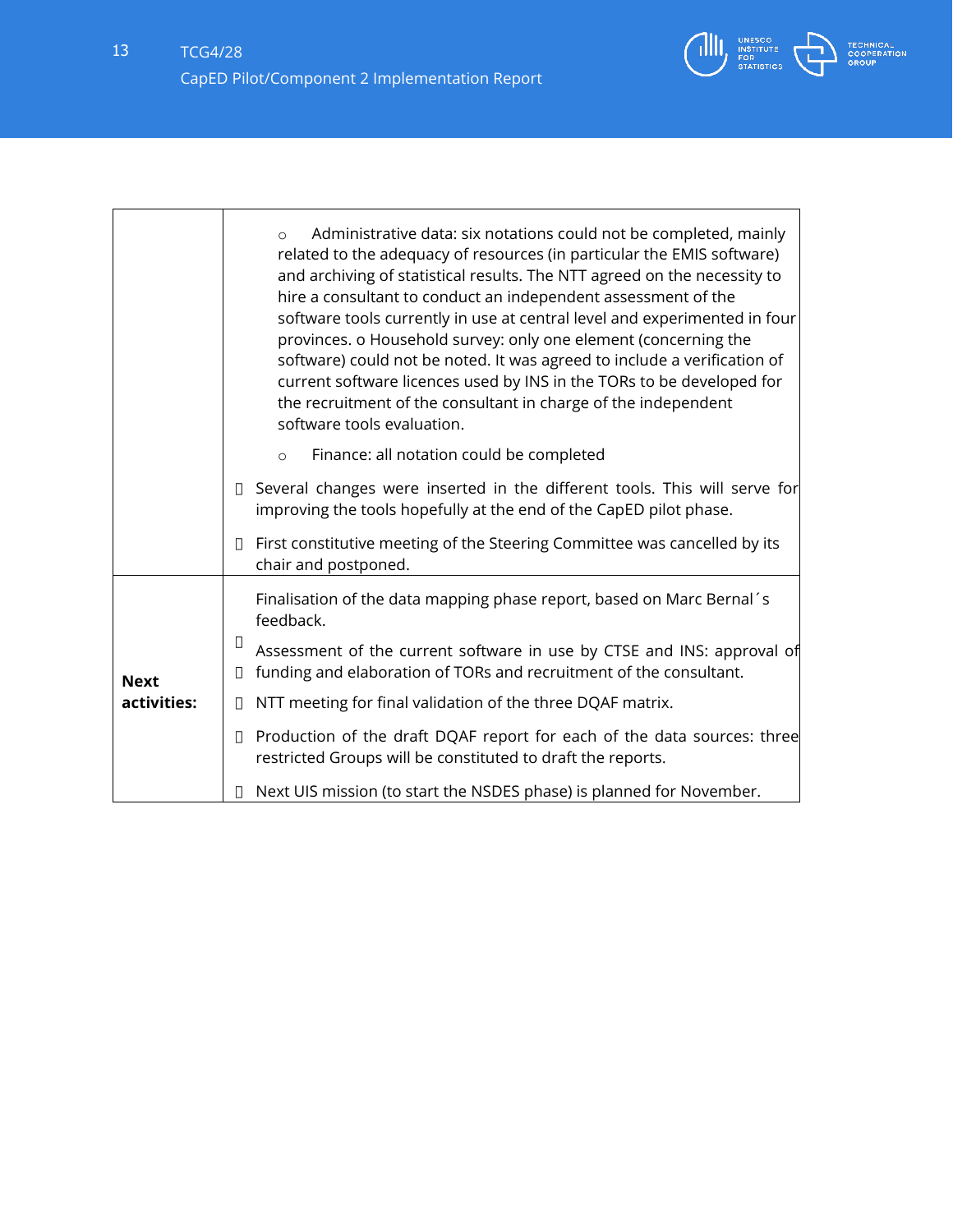

# **3. MADAGASCAR**

# **A. Inception Mission**

| Date:           | 6-9 March 2017                                                                                                                                                                                                                                                                                                                                                                                                                                | UIS<br>responsible: | Marc Bernal                                                               |  |
|-----------------|-----------------------------------------------------------------------------------------------------------------------------------------------------------------------------------------------------------------------------------------------------------------------------------------------------------------------------------------------------------------------------------------------------------------------------------------------|---------------------|---------------------------------------------------------------------------|--|
|                 | Present the articulation of the two components of the project, develop the<br>UIS suggested approach (NEGED and NSDES) and look for stakeholders' buy<br>in.                                                                                                                                                                                                                                                                                  |                     |                                                                           |  |
| <b>Purpose:</b> | Present and discuss the details of the UIS assistance in terms of planned<br>activities/actions and timelines, and discuss the role of each involved actor<br>as well as their responsibilities.                                                                                                                                                                                                                                              |                     |                                                                           |  |
|                 | including financial implications.                                                                                                                                                                                                                                                                                                                                                                                                             |                     | Present and discuss the calendar of activities with the UNESCO local team |  |
|                 | The overall objective, means of implementation and detailed plan of<br>Component 2 as well as the UIS role in the indicators development agenda<br>was presented to relevant decision makers.                                                                                                                                                                                                                                                 |                     |                                                                           |  |
|                 | UNESCO Paris has supported the development of the Plan Sectorial<br>Education                                                                                                                                                                                                                                                                                                                                                                 |                     |                                                                           |  |
| <b>Results:</b> | (PSE) which is in its final phase of validation and is considered "aligned with<br>SDG4". A list of indicators is available but requires much further<br>development which should be done prior Component 2 starts.                                                                                                                                                                                                                           |                     |                                                                           |  |
|                 | A Steering Committee and National Technical Team exist which has been<br>setup in the context of the PSE development. Both structures will be used<br>and expanded for the need of the CapED Component 2 implementation. The<br>Steering Committee will be extended to INSTAT (the National Statistics<br>Office) and Development Partners, the National Technical Team to INSTAT,<br>the Ministry of Finance and other technical structures. |                     |                                                                           |  |
|                 | The local CapED coordinator is highly dedicated to the project. She has close<br>personal relationship with all high level decision makers concerned.                                                                                                                                                                                                                                                                                         |                     |                                                                           |  |
|                 | An inter-ministerial draft note will be proposed for adoption to the three<br>related Ministries (basic education, technical and vocational education and<br>higher education) and INSTAT.                                                                                                                                                                                                                                                    |                     |                                                                           |  |
|                 | An NSDS covering 2008 to 2017 was developed and needs to be updated by<br>June 2017 including sectorial contributions. DG INSTAT welcomes UNESCO<br>support to developing the education side.                                                                                                                                                                                                                                                 |                     |                                                                           |  |
|                 |                                                                                                                                                                                                                                                                                                                                                                                                                                               |                     |                                                                           |  |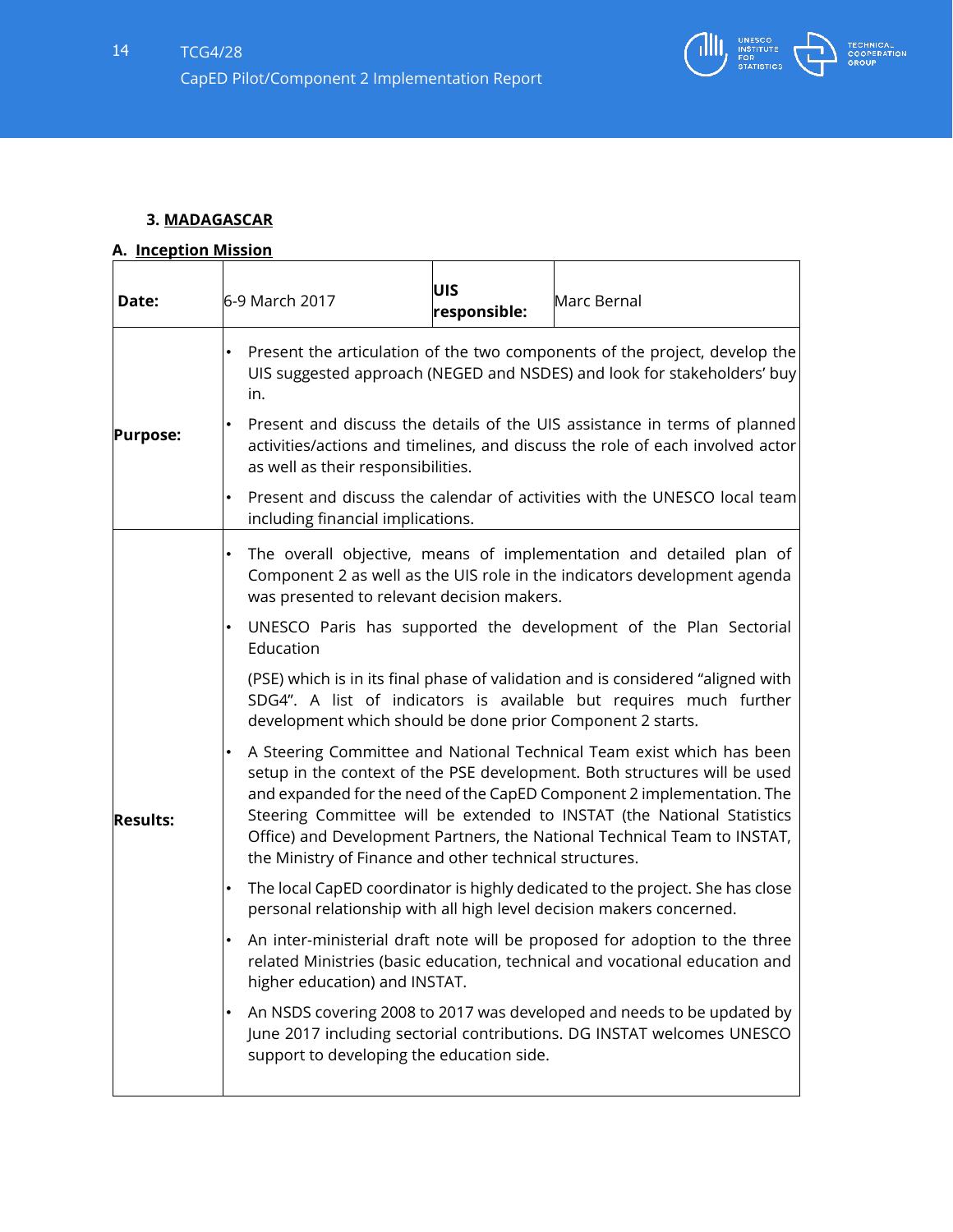

| <b>Next</b><br>activities: | Develop and share draft NTT and SC setup inter-ministerial note.<br>Discuss with PARIS21 possible pilot integration of Education in SNDS<br>Follow up on World Bank organisational audit.<br>Draft TOR for training of Mobile application solution to be possibly funded<br>under CapED. |
|----------------------------|------------------------------------------------------------------------------------------------------------------------------------------------------------------------------------------------------------------------------------------------------------------------------------------|
|                            | Possibly organize skype session with the NTT asap.                                                                                                                                                                                                                                       |

# **B. Implementation**

| Date:           | 4-8 September 2017                                                                                                                                                                                                                                                                                                                                                                                                                                   | <b>UIS</b><br>responsible: | Georges Boade                                                                                                                                         |
|-----------------|------------------------------------------------------------------------------------------------------------------------------------------------------------------------------------------------------------------------------------------------------------------------------------------------------------------------------------------------------------------------------------------------------------------------------------------------------|----------------------------|-------------------------------------------------------------------------------------------------------------------------------------------------------|
| <b>Purpose:</b> | Provide training to CapED National technical team, on data mapping.<br>٠<br>Draft the SDG4 national indicators framework, data mapping and data<br>$\bullet$<br>collection plan.<br>Plan the next step on data quality assessments.                                                                                                                                                                                                                  |                            |                                                                                                                                                       |
|                 | CapED Component 1 outputs (policy priorities and policy gaps) against<br>$\bullet$<br>SDG4 were not finalized prior to this exercise. The workshop was therefore<br>built on the unpublished but final version of the education sector plan (ESP)<br>2018-2022 goals and strategic axis.<br>The first day of the mission was devoted to discuss the PSE and its<br>$\bullet$<br>monitoring indicators with NTT members. Fifteen SDG4 indicators were |                            |                                                                                                                                                       |
| <b>Results:</b> | suggested as additional for monitoring the ESP.<br>The metadata of the SDG4 indicators framework was presented to NTT and<br>$\bullet$<br>they reviewed the level of coverage in the ESP indicators framework. A<br>consensus was built on observed indicators gaps in the ESP indicators, and<br>on some SDG4 indicators needed to for the monitoring of the ESP.                                                                                   |                            |                                                                                                                                                       |
|                 | $\bullet$<br>global and thematic indicators and additional national indicators.<br>A draft for data collection plan was also produced.                                                                                                                                                                                                                                                                                                               |                            | After a review of the consolidated National Indicators Framework (NIF), UIS<br>data mapping tool was introduced. A draft was completed including SDG4 |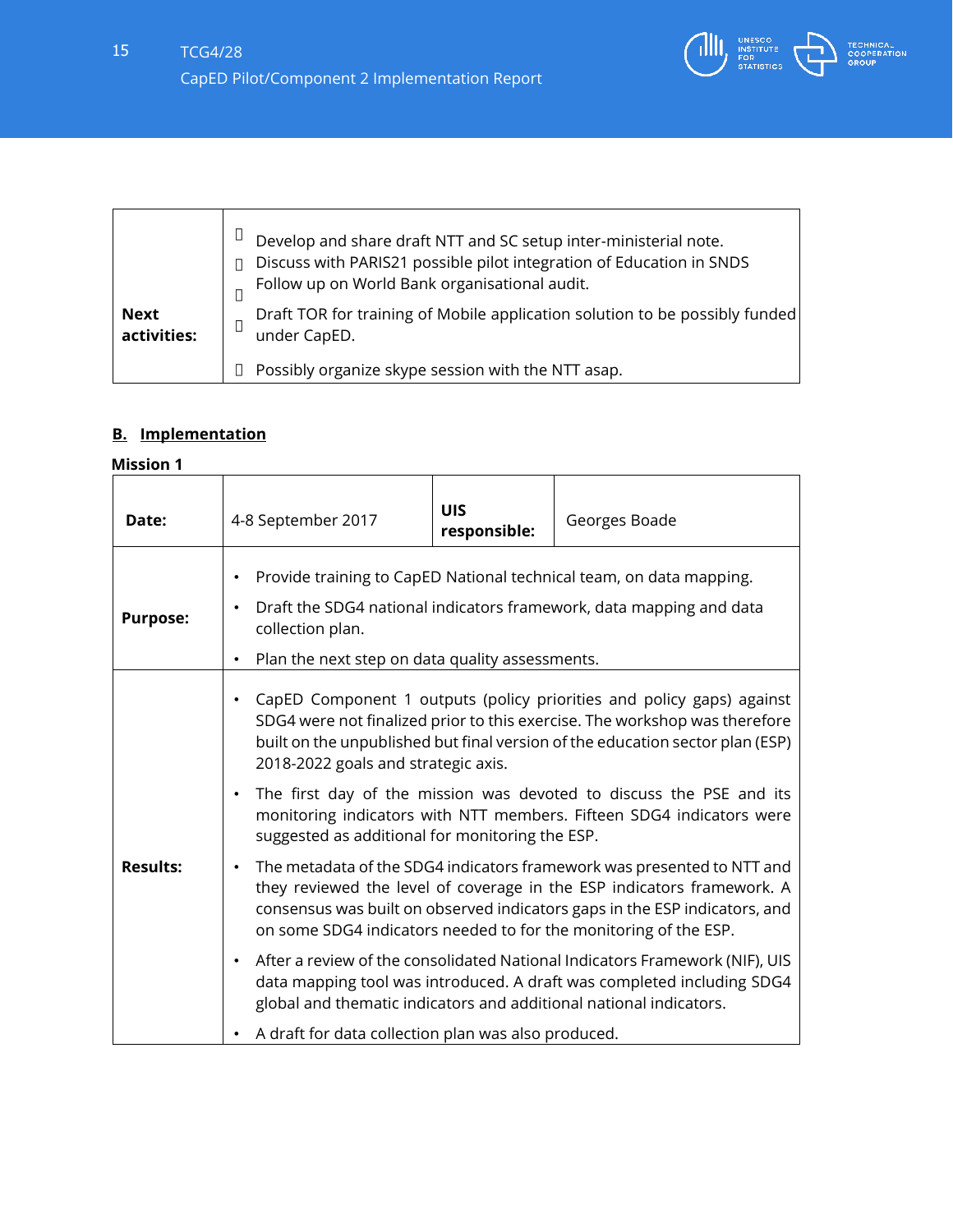

| <b>Next</b> | The consultant to collect the different survey instruments that were not<br>available during the workshop in order to finalize the data mapping and<br>data collection plan with the NTT. |
|-------------|-------------------------------------------------------------------------------------------------------------------------------------------------------------------------------------------|
| activities: | Officializing the NTT and SC                                                                                                                                                              |
|             | UIS to provide backstopping as the NTT works to finalize the draft<br>documents.                                                                                                          |

| Date:           | 2-6 October 2017                                                                                                                                             | UIS<br>responsible:                                                                                 | Georges Boade |
|-----------------|--------------------------------------------------------------------------------------------------------------------------------------------------------------|-----------------------------------------------------------------------------------------------------|---------------|
|                 | To provide training on the Data quality assessment framework to the CapED<br>national technical team (NTT)<br>Introduce the DQAF structure report to the NTT |                                                                                                     |               |
| <b>Purpose:</b> |                                                                                                                                                              |                                                                                                     |               |
|                 |                                                                                                                                                              | Meeting with the Steering Committee to provide feedback on the level<br>achievement of the project. |               |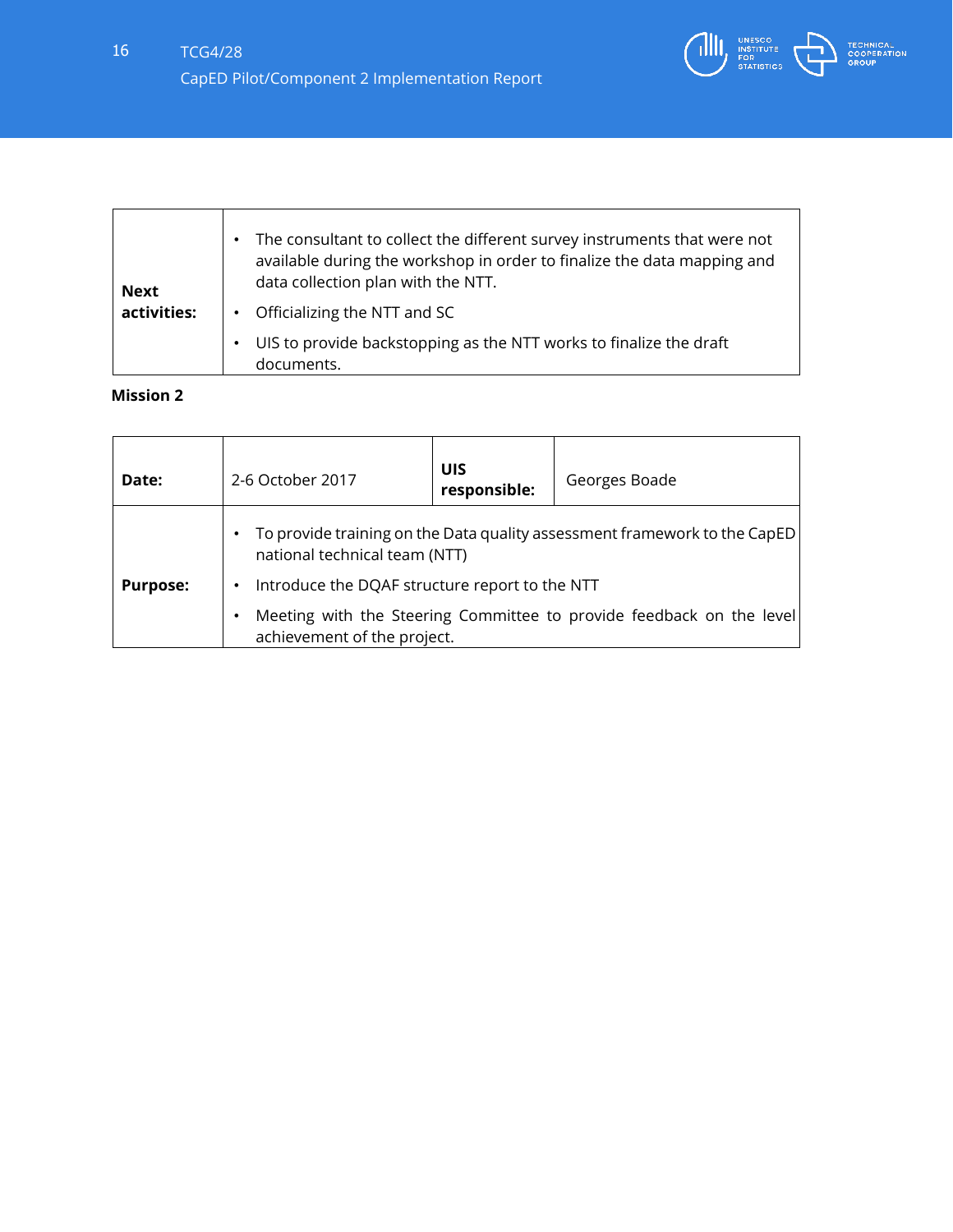

|                 | NTT members were exposed to the new UIS version of the DQAF (Ed-DQAF)<br>$\bullet$<br>and familiarized with the scoring and other information needed to<br>complete the matrix for administrative data source, households-based data<br>source and the education finance data source.                                                                                  |
|-----------------|------------------------------------------------------------------------------------------------------------------------------------------------------------------------------------------------------------------------------------------------------------------------------------------------------------------------------------------------------------------------|
|                 | Ed-DQAF for administrative data sources was completed by each of the<br>$\bullet$<br>three teams in charge of EMIS.                                                                                                                                                                                                                                                    |
|                 | The structure of the report was discussed and each group drafted some of<br>$\bullet$<br>the sections for the data source they are in charge.                                                                                                                                                                                                                          |
|                 | In addition to the training workshop on DQA, a meeting with the<br>$\bullet$<br>coordinator of the Multiple indicators cluster survey (MICS) to be conducted<br>in 2018 was organized. During the meeting, the possibility of including key<br>items in the MICS 2018 section for education to conduct an out of school<br>children study in Madagascar was discussed. |
| <b>Results:</b> | The achievements/progress realized so far within the CapED project were<br>$\bullet$<br>presented to the Steering Committee.                                                                                                                                                                                                                                           |
|                 | Five priority areas of interventions were highlighted by the NTT, on the basis<br>$\bullet$<br>the Ed-DQAF draft results:                                                                                                                                                                                                                                              |
|                 | o Capacity building of the EMIS staff along the data production cycle,<br>including staff in the decentralized units,                                                                                                                                                                                                                                                  |
|                 | o Advocacy for sufficient financial resources dedicated to EMIS<br>operations, o Setting a data centre to ease the data sharing and<br>dissemination to users,                                                                                                                                                                                                         |
|                 | o Create incentives for the field staff in charge of data collection from<br>schools and staff retention policy in general, and                                                                                                                                                                                                                                        |
|                 | o Innovative data collection for the Ministry of higher education.                                                                                                                                                                                                                                                                                                     |
|                 | It was agreed with UNESCO antenna coordinator to propose an immediate<br>$\bullet$<br>action plan to improve the EMIS for higher education, which lag behind in<br>terms of innovative EMIS procedures compared to the other two ministries.                                                                                                                           |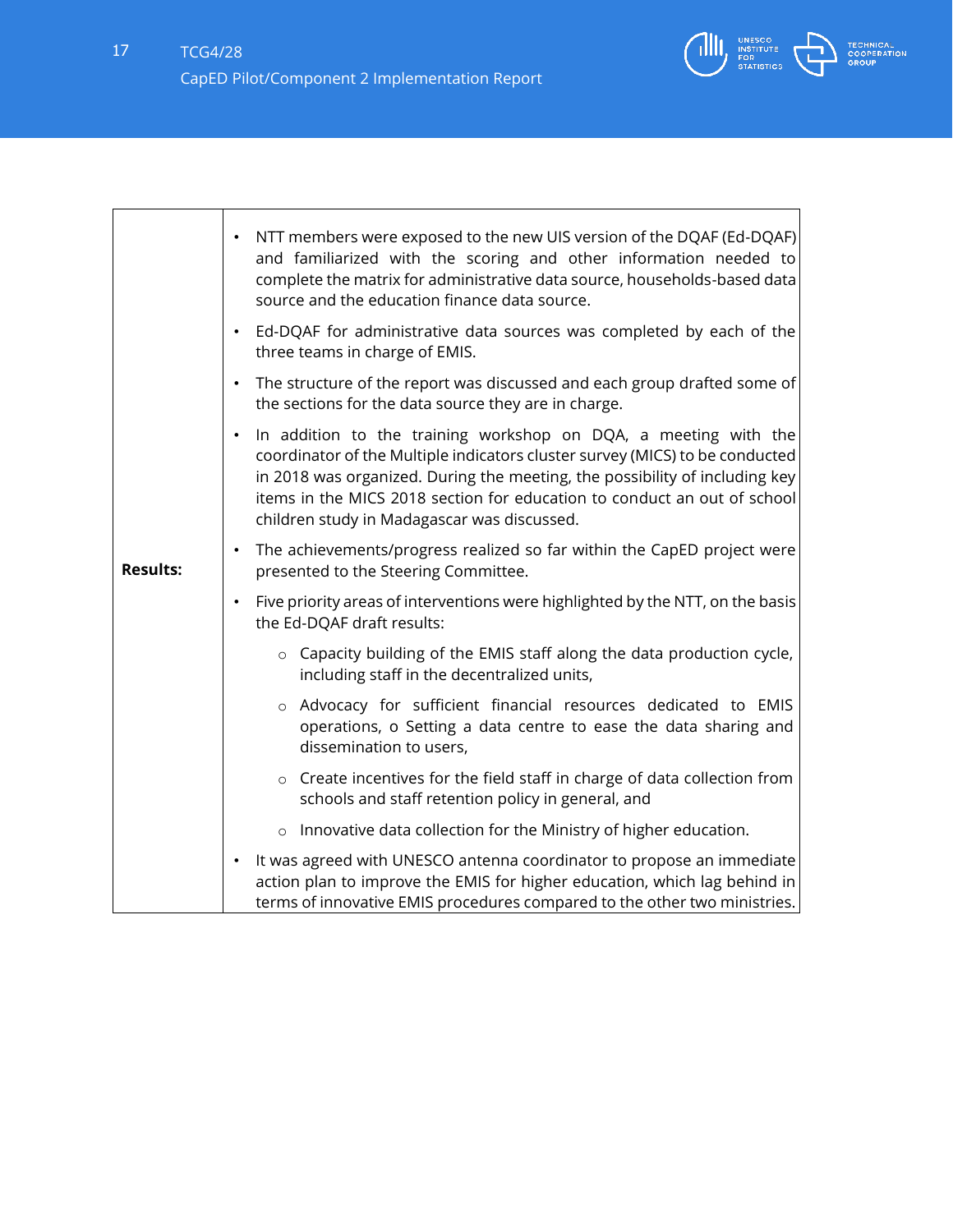

| <b>Next</b><br>activities: | Completion of the interview protocol and the tool for evidence gathering<br>٠<br>on EMIS in order to finalize the Ed-DQAF and report. These tools will also<br>be used to document the immediate action plan expected to provide<br>support to EMIS in Ministry of higher education. The CapED consultant will<br>work with the NTT to complete these tools by end of October. |
|----------------------------|--------------------------------------------------------------------------------------------------------------------------------------------------------------------------------------------------------------------------------------------------------------------------------------------------------------------------------------------------------------------------------|
|                            | It was not possible to complete the finance Ed-DAQF matrix. The consultant<br>٠<br>and the NTT will organize to get it completed with the support of focal point<br>for education finance.                                                                                                                                                                                     |
|                            | Review the matrix scores based on evidences and expand the<br>$\bullet$<br>recommendations.                                                                                                                                                                                                                                                                                    |
|                            | The consultant will then consolidate the drafts DQAF emanating from<br>$\bullet$<br>groups work and may convene a 2-day validation workshop with the NTT<br>on 30-31 October.                                                                                                                                                                                                  |
|                            | Next mission dedicated to the development of the NSDES will be<br>٠<br>conducted in November.                                                                                                                                                                                                                                                                                  |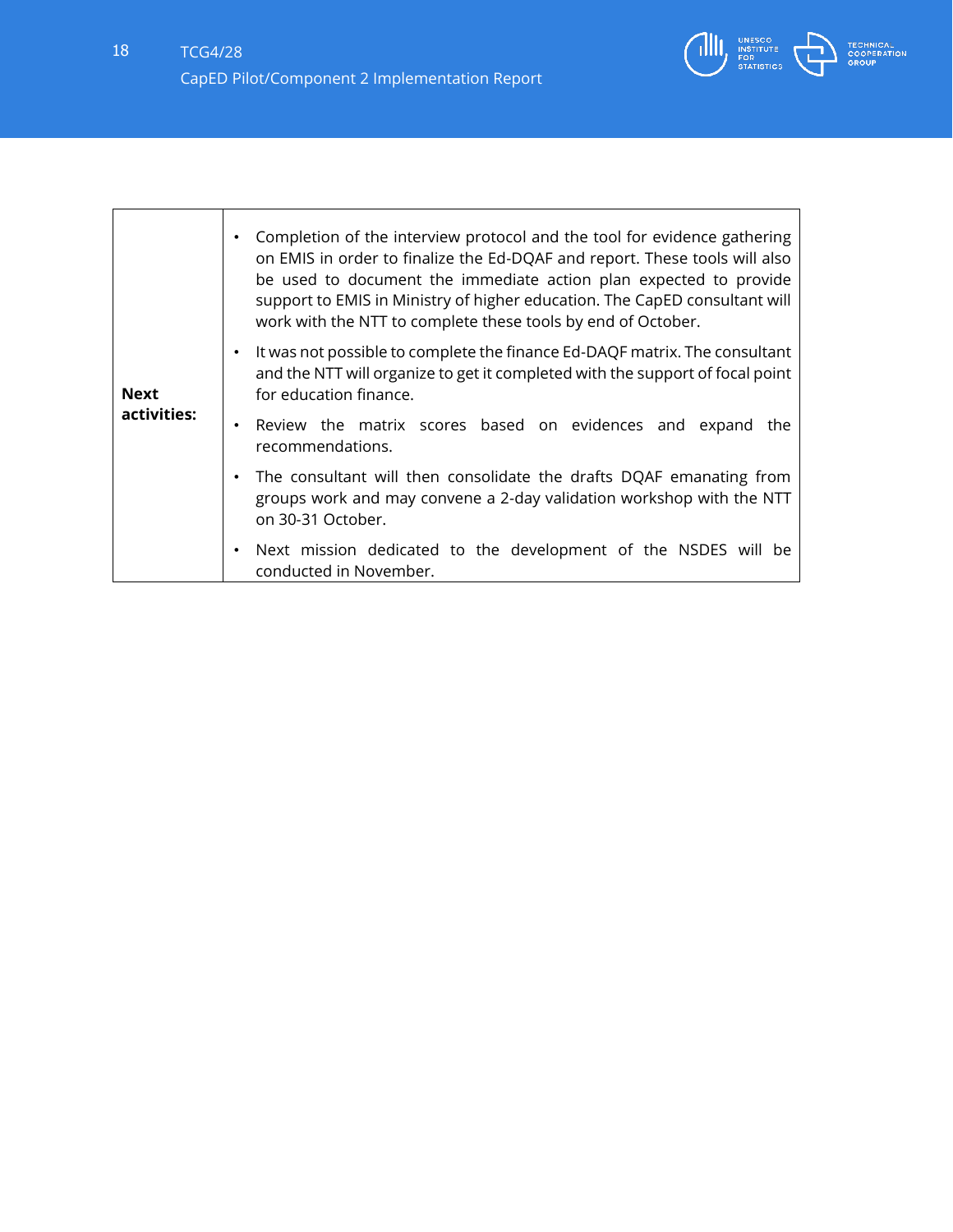

#### **4. MOZAMBIQUE**

#### **A. Inception Mission**

No inception mission was conducted in Mozambique. Marc Bernal presented the project to a group of stakeholders through a Skype teleconference last February.

### **B. Implementation**

| Date:                      | 7-11 August 2017                                                                                                                                                                                                                                                                                                                                                                                                                                                                                                                                                 | UIS<br>responsible: | Marc Bernal |  |
|----------------------------|------------------------------------------------------------------------------------------------------------------------------------------------------------------------------------------------------------------------------------------------------------------------------------------------------------------------------------------------------------------------------------------------------------------------------------------------------------------------------------------------------------------------------------------------------------------|---------------------|-------------|--|
| <b>Purpose:</b>            | Reinforce project institutionalization through setting up the NEGED.<br>٠<br>Support the NTT in developing a draft National Indicators Framework (NIF).<br>٠<br>Plan next activities in connection with national agenda.                                                                                                                                                                                                                                                                                                                                         |                     |             |  |
|                            | NEGED: NTT established with representation of all related institutions. SC to<br>be constituted of one representative of the main structures represented in<br>the NTT and a representative from the development partners. INE should<br>take the lead.                                                                                                                                                                                                                                                                                                          |                     |             |  |
| <b>Results:</b>            | NIF: o Globally the policy priorities identified in the different legal<br>documents show a close alignment with the ones included in the different<br>SDG4 targets and means of implementation. Except concerning education<br>gratuity, which is planned for 9 years and not 12 as suggested in Target<br>4.1.<br>o All indicators included in the thematic framework were considered as<br>relevant for the NIF except 4.1.7, which was suggested to be discussed by<br>the SC.<br>o Additional national indicators were suggested to be included in the NIF. |                     |             |  |
|                            |                                                                                                                                                                                                                                                                                                                                                                                                                                                                                                                                                                  |                     |             |  |
|                            |                                                                                                                                                                                                                                                                                                                                                                                                                                                                                                                                                                  |                     |             |  |
|                            | NIF:<br>$\Box$                                                                                                                                                                                                                                                                                                                                                                                                                                                                                                                                                   |                     |             |  |
|                            | o A one day workshop is planned to be organised on August 18 to<br>$\Box$<br>finalise the draft document.                                                                                                                                                                                                                                                                                                                                                                                                                                                        |                     |             |  |
|                            | o The draft NIF will then be presented for validation to the SC the week<br>21-25 August.                                                                                                                                                                                                                                                                                                                                                                                                                                                                        |                     |             |  |
| <b>Next</b><br>activities: | Meetings with the Ministry of Economic and Finance (MEF) and the<br>Ministério da Ciência e Tecnologia, Ensino Superior e Técnico Profissional<br>(MCTESTP) are required to ensure full participation of these 2 keys<br>institutions.                                                                                                                                                                                                                                                                                                                           |                     |             |  |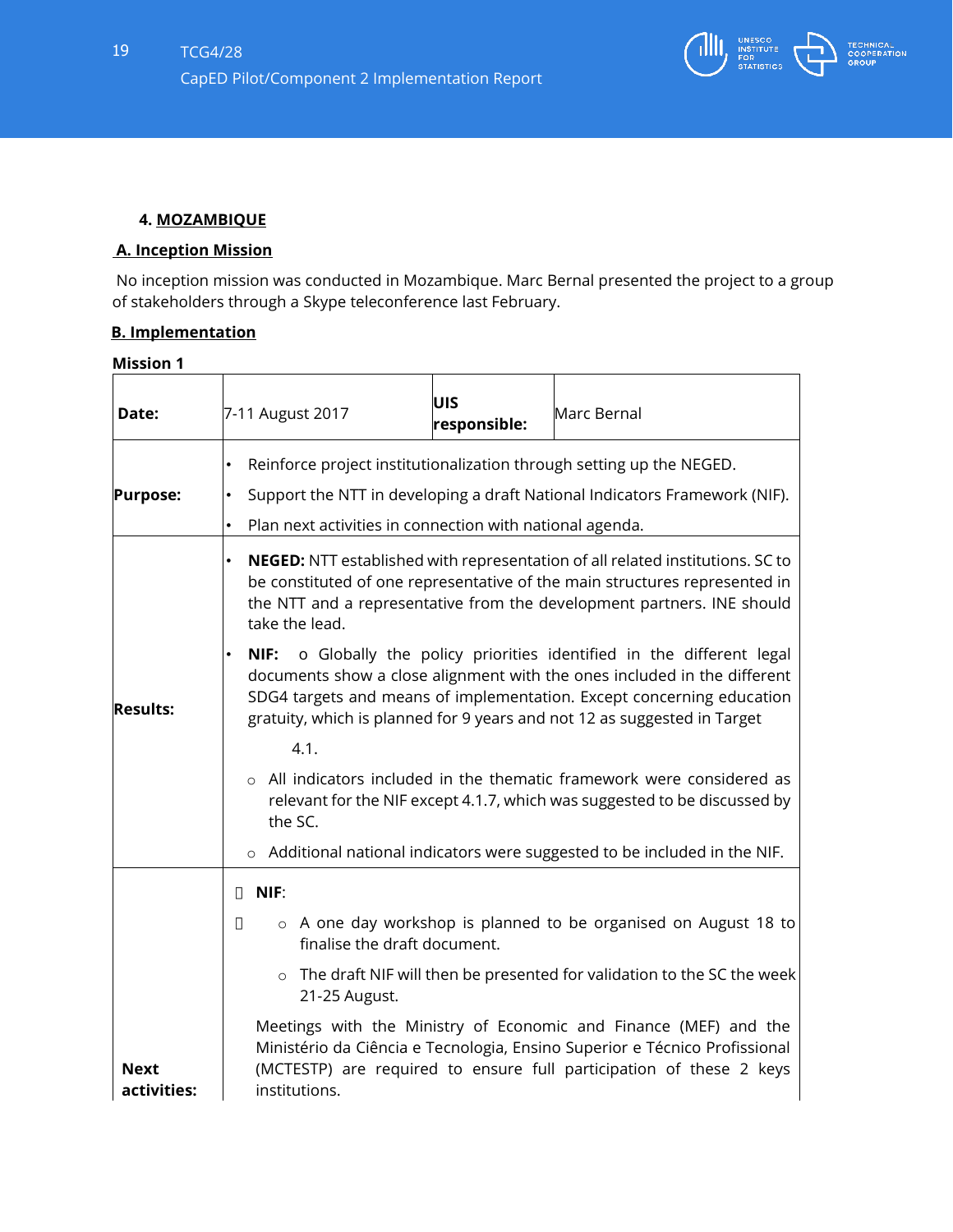

|  | $\Box$ A tentative draft planning has been discussed that allows expecting the<br>validation of the NSDES by December this year. |  |
|--|----------------------------------------------------------------------------------------------------------------------------------|--|
|  | Officialisation of the NEGED (SC plus NTT) through an inter-ministerial<br>note.                                                 |  |
|  | The next UIS mission concerning the data mapping phase is planned for the<br>week September 4-8.                                 |  |

| Date:           | 3-9 September 2017                                                                                                                                                                                                                                               | UIS<br>responsible: | Marc Bernal                                                                                                                                                                                                                |
|-----------------|------------------------------------------------------------------------------------------------------------------------------------------------------------------------------------------------------------------------------------------------------------------|---------------------|----------------------------------------------------------------------------------------------------------------------------------------------------------------------------------------------------------------------------|
|                 | Conduct data mapping consisting in analysing the different potential<br>national data sources in terms of which data are produced and which ones<br>are missing to cover the whole data set required for the calculation of<br>indicators identified in the NIF. |                     |                                                                                                                                                                                                                            |
| <b>Purpose:</b> | identified data gaps                                                                                                                                                                                                                                             |                     | Produce the data collection plan (DCP) suggesting future actions to address                                                                                                                                                |
|                 | national agenda.                                                                                                                                                                                                                                                 |                     | Plan next activities towards the development of the NSDES in connexion with                                                                                                                                                |
|                 | through setting up the NEGED.                                                                                                                                                                                                                                    |                     | Meet with key stakeholders to reinforce project's ongoing institutionalisation                                                                                                                                             |
|                 | Background information: Following this, on Friday August 18, a 1-day<br>$\Box$<br>workshop was organised, facilitated by the national consultant (Mr. Saide<br>$\Box$<br>Dade), to finalise the NIF.                                                             |                     |                                                                                                                                                                                                                            |
|                 | $\Box$                                                                                                                                                                                                                                                           |                     | Data mapping / Data collection plan: the NTT identified potential data<br>sources and they analyzed the indicators using the UIS data mapping<br>template. Draft of the data mapping and the DCP were produced.            |
| <b>Results:</b> | the NSDES.                                                                                                                                                                                                                                                       |                     | The local consultant will prepare a narrative report (1) describing the<br>different potential data sources and (2) synthesising the different<br>suggestions to improve data scope out of the DCP and to be integrated in |
|                 | $\Box$<br>clarification about a potential data source (the school mapping).                                                                                                                                                                                      |                     | Meetings with the Director of Planning (DIPLAC) and the Director of<br>Information System (DTIC) of the MoE were conducted to provide them a<br>summary of progress. The second meeting also allowed UNESCO to get         |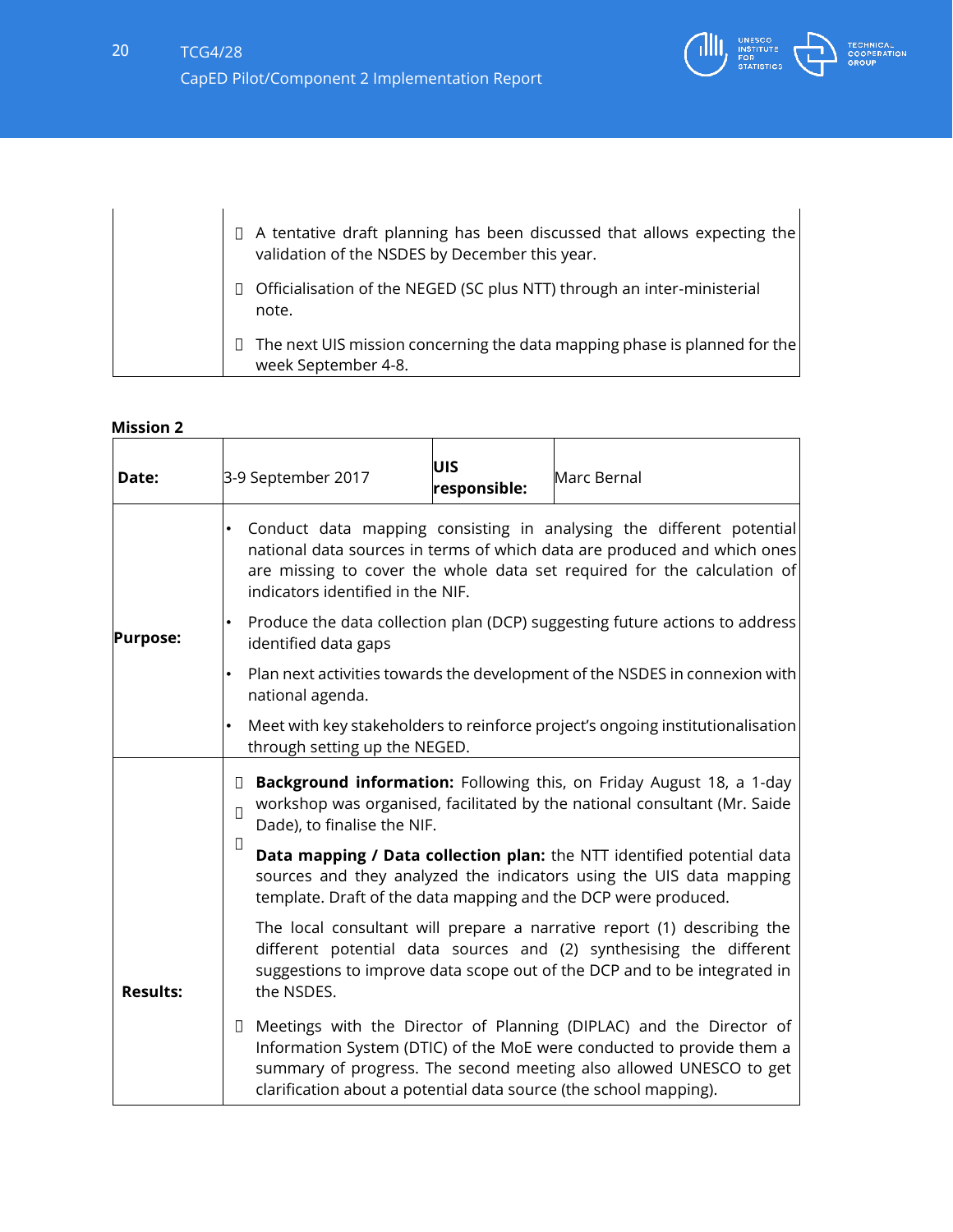

|                            | Finalisation of the DCP report and endorsement by NTT.<br>$\Box$<br>Development of the Comité de Seguimento' TOR.<br>П                                                                                                                                |
|----------------------------|-------------------------------------------------------------------------------------------------------------------------------------------------------------------------------------------------------------------------------------------------------|
| <b>Next</b><br>activities: | Preparation of next phase (DQAF Training), including translation. Saide<br>Ш<br>Dade will translate the DQAF materials. The coming DQAF training<br>workshop will be organised September 25-29 and Georges Boade will<br>conduct the mission for UIS. |
|                            | Validation of the DCP and next phases by the Comité de Seguimento.<br>$\Box$                                                                                                                                                                          |
|                            | Officialisation of the NEGED through the minutes of the first meeting of the<br>Comité de Seguimento.                                                                                                                                                 |

| Date:           | 25-30 September 2017                                                                                                                                                                         | <b>UIS</b><br>responsible: | Georges Boade                                                                                                                                                                                                               |
|-----------------|----------------------------------------------------------------------------------------------------------------------------------------------------------------------------------------------|----------------------------|-----------------------------------------------------------------------------------------------------------------------------------------------------------------------------------------------------------------------------|
| <b>Purpose:</b> | Provide training on the Data Quality Assessment Framework (DQAF) to the<br>$\bullet$<br>CapED national technical team (NTT).<br>Introduce the DQAF structure report to the NTT.<br>$\bullet$ |                            |                                                                                                                                                                                                                             |
|                 | $\bullet$<br>EMIS) were not readily available.                                                                                                                                               |                            | Previous to the workshop, UIS documents were translated into Portuguese<br>by the CapED consultant, although some of them (training manuals, the<br>interview protocol and the instrument for evidence gathering ed-DQAF on |
| <b>Results:</b> | $\bullet$<br>Household budget survey 2014/5).                                                                                                                                                |                            | Three data sources were analyzed during the mission / workshop: EMIS<br>and two households surveys (Demographic health survey 2011 and                                                                                      |
|                 | $\bullet$<br>data source and the education finance data source.                                                                                                                              |                            | Participants were exposed to the new UIS version of the DQAF (Ed-DQAF)<br>and familiarized with the scoring and other information needed to<br>complete the matrix for administrative data source, households-based         |
|                 | they were assessing.                                                                                                                                                                         |                            | Two groups started drafting sections of the report related to the surveys                                                                                                                                                   |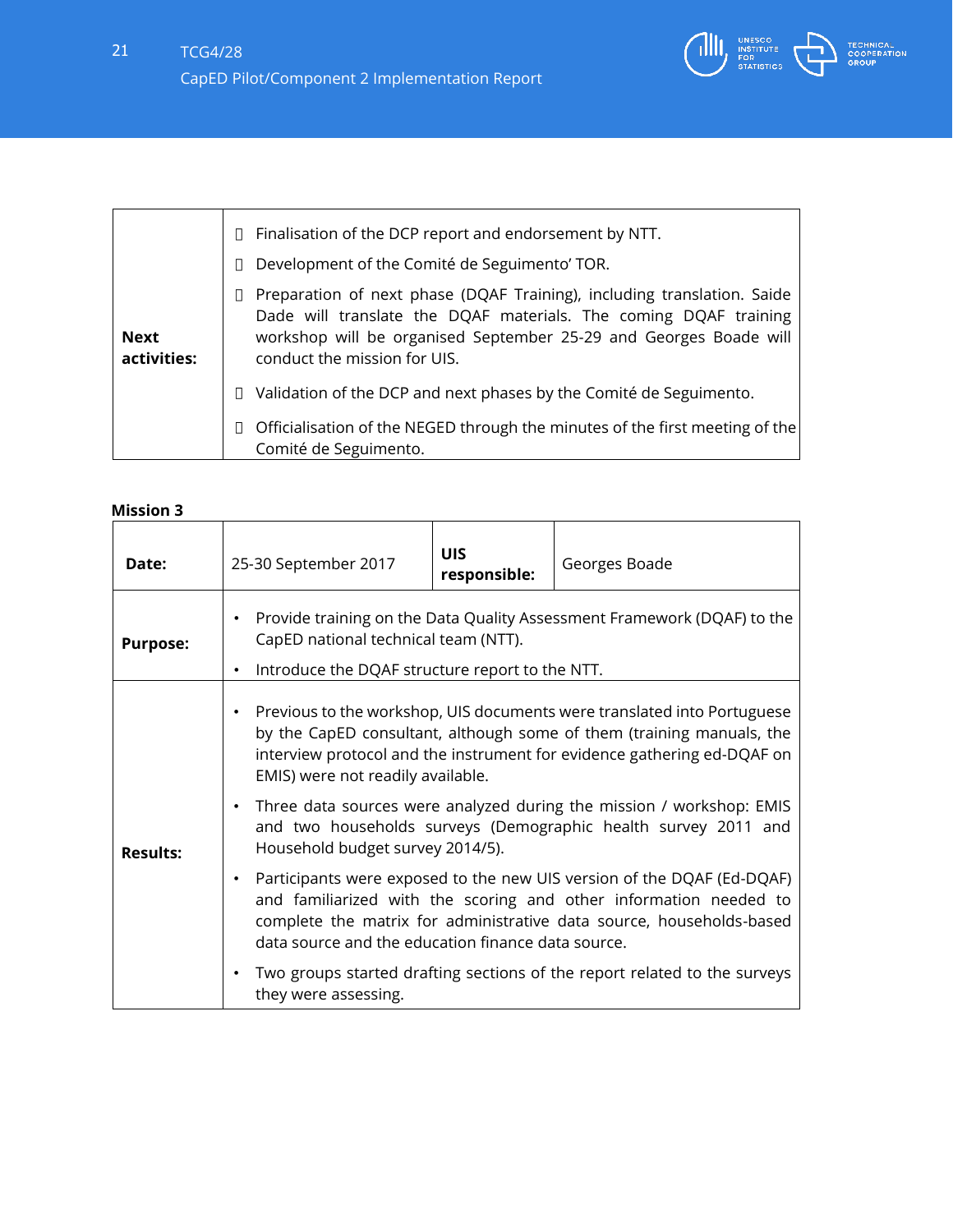

|                            | Finalize the translation of the interview protocol and the tool for evidence<br>$\bullet$<br>gathering on EMIS in order to organize the data gathering for the<br>finalization of the Ed-DQAF for the EMIS.                                                                                            |
|----------------------------|--------------------------------------------------------------------------------------------------------------------------------------------------------------------------------------------------------------------------------------------------------------------------------------------------------|
|                            | Complete the finance Ed-DAQF matrix. The consultant and the NTT will<br>٠<br>organize to get it completed with the support of focal point for education<br>finance.                                                                                                                                    |
| <b>Next</b><br>activities: | During the workshop, groups were able to draft score to items of the<br>$\bullet$<br>matrix and make some recommendations. It will be imperative to review<br>the scores based on evidences and to expand the recommendations by<br>providing specific areas than generalities as it is in many cases. |
|                            | Finalize the draft reports after evidences have been collected by the NTT.<br>$\bullet$<br>The consultant will consolidate the drafts emanating from groups work and<br>may convene a 1-day validation workshop with the NTT if needed.                                                                |
|                            | Marc Bernal will conduct next mission (development of the NSDES) during<br>$\bullet$<br>the month of November.                                                                                                                                                                                         |

### **5. SENEGAL**

 $\Gamma$ 

### **A. Inception Mission**

No inception mission was conducted in Senegal. The UIS Regional Advisor for Sub-Saharan Africa and part of the regional team is located in Dakar.

### **B. Implementation**

| Date:           | 3-5 October 2017                                                                                                                                            | UIS<br>responsible: | Marc Bernal and Ndeye Yacine<br>Fall                                                                                                              |
|-----------------|-------------------------------------------------------------------------------------------------------------------------------------------------------------|---------------------|---------------------------------------------------------------------------------------------------------------------------------------------------|
| <b>Purpose:</b> | Review education policies in light of SDG 4 indicative strategies.<br>framework relevant to monitor national educational policies.<br>with national agenda. |                     | Support the NTT identify indicators from the SDG 4 global and thematic<br>Plan next activities towards the development of the NSDES in connection |